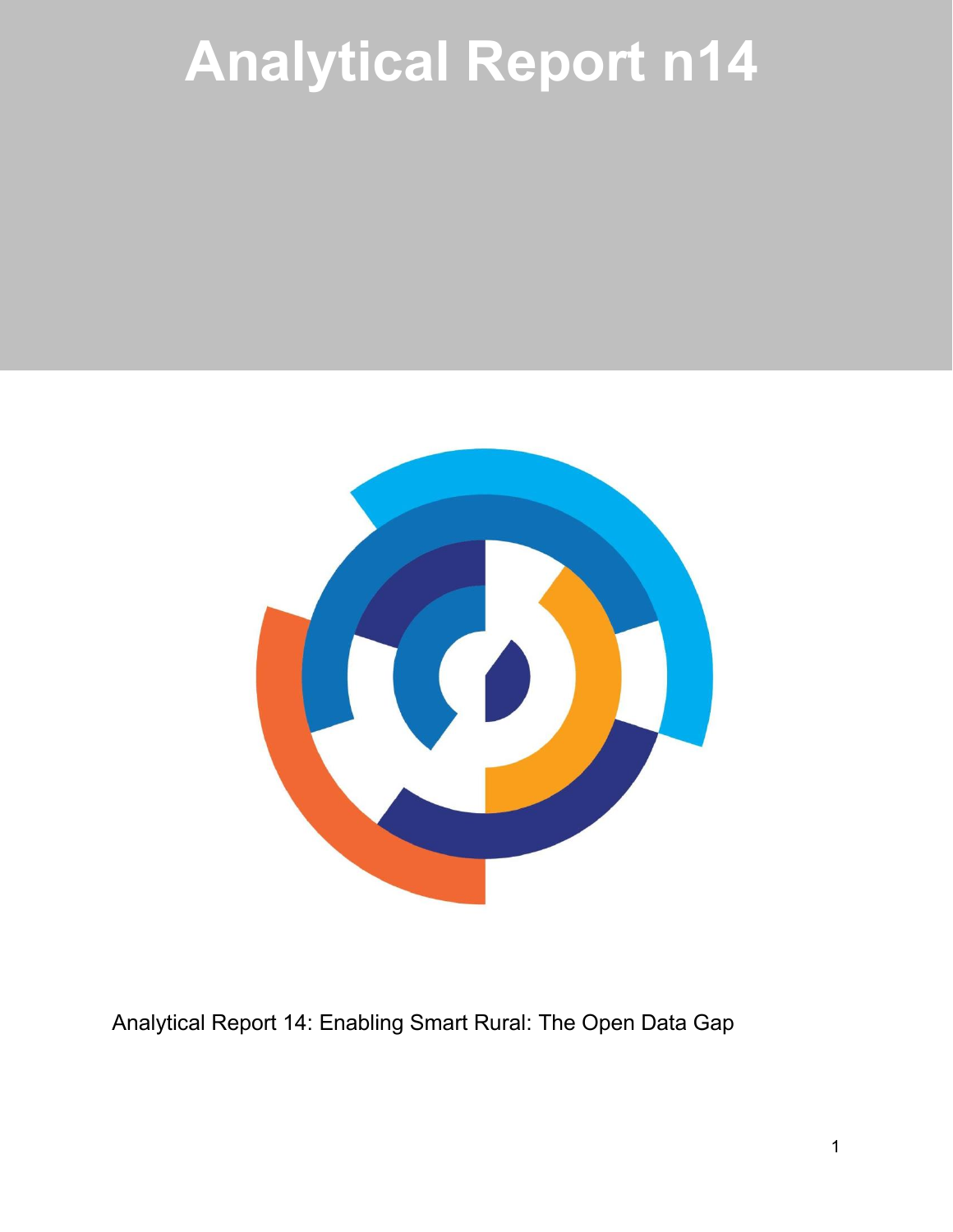The European Data Portal Consortium prepared this study as part of the European Data Portal project. The European Data Portal is an initiative of the European Commission, implemented with the support of a consortium led by Capgemini Invent, including Intrasoft International, Fraunhofer Fokus, con.terra, Sogeti, 52North, Time.Lex, the Lisbon Council, and the University of Southampton. The Publications Office of the European Union is responsible for contract management of the European Data Portal.

For more information about this paper, please contact:

#### **European Commission**

Directorate General for Communications Networks, Content and Technology Unit G.1 Data Policy and Innovation Daniele Rizzi - Policy Officer Email: [daniele.rizzi@ec.europa.eu](mailto:daniele.rizzi@ec.europa.eu) 

#### **European Data Portal**

Gianfranco Cecconi, European Data Portal Lead Email: [gianfranco.cecconi@capgemini.com](mailto:gianfranco.cecconi@capgemini.com) 

#### **Written and reviewed by:**

Johanna Walker Email: [j.c.Walker@soton.ac.uk](mailto:j.c.Walker@soton.ac.uk) Gefion Thuermer Email: [g.thuermer@soton.ac.uk](mailto:g.thuermer@soton.ac.uk) Elena Simperl Email: [e.simperl@soton.ac.uk](mailto:e.simperl@soton.ac.uk) Esther Huyer Email: [esther.huyer@capgemini.com](mailto:esther.huyer@capgemini.com)

Last update: 15.07.2020 www:<https://europeandataportal.eu/> @: [info@europeandataportal.eu](mailto:info@europeandataportal.eu) 

#### **DISCLAIMER**

By the European Commission, Directorate-General of Communications Networks, Content and Technology. The information and views set out in this publication are those of the author(s) and do not necessarily reflect the official opinion of the Commission. The Commission does not guarantee the accuracy of the data included in this study. Neither the Commission nor any person acting on the Commission's behalf may be held responsible for the use, which may be made of the information contained therein.

Luxembourg: Publications Office of the European Union, 2020 © European Union, 2020



 $\left(\mathrm{cc}\right)$  $\bigcirc$ 

The reuse policy of European Commission documents is implemented by the Commission Decision 2011/833/EU of 12 December 2011 on the reuse of Commission documents (OJ L 330, 14.12.2011, p. 39). Except otherwise noted, the reuse of this document is authorised under a Creative Commons Attribution 4.0 International (CC-BY 4.0) licence [\(https://creativecommons.org/licenses/by/4.0/\)](https://creativecommons.org/licenses/by/4.0/). This means that reuse is allowed provided appropriate credit is given and any changes are indicated.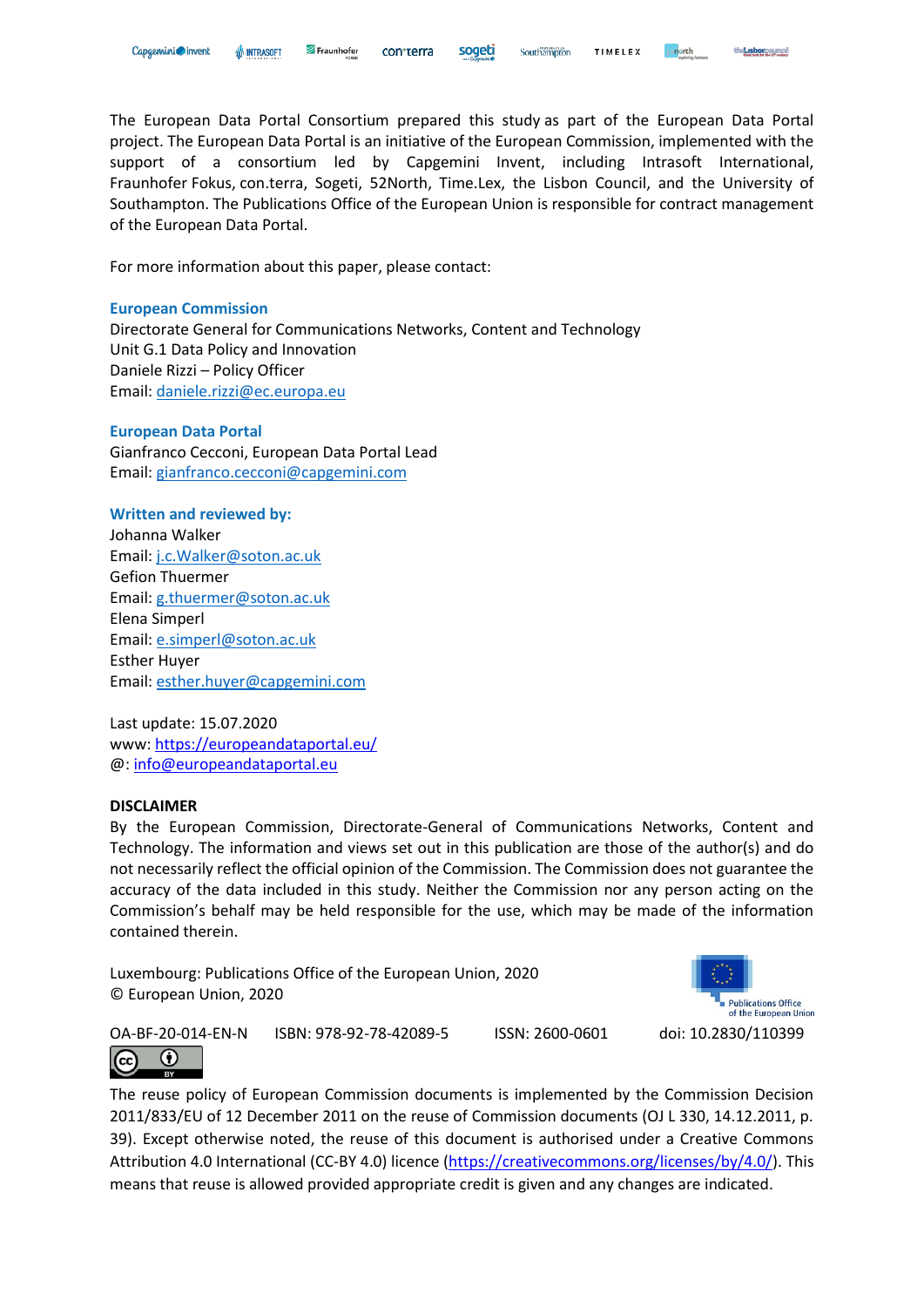# Abstract

This analytical report examines collection, availability and use of open data in rural areas. It does this through the lens of the 'smart city' and asks what the prioritisation of the development of services and products for urban populations and industries means for rural populations and rural industries and their specific requirements. It finds that these are not currently being met, and are insufficiently examined or supported by open data, with the exception of agricultural, fisheries and forestry data in more urban Member States, which is thriving. Further, it suggests that 'smart city' approaches should not be simply transposed onto the rural environment, but that there is value in 'smart region' approaches that recognise the relationship between cities and their surrounding countryside. It recommends the following activities directed at Member States with larger rural populations: the institutionalisation of open data skills and knowledge; increasing awareness of High Value Datasets; engaging with complementary data owners such as non-governmental organisations and researchers; developing skills links with urban areas and the creation of hackathons or challenges that specifically target rural issues.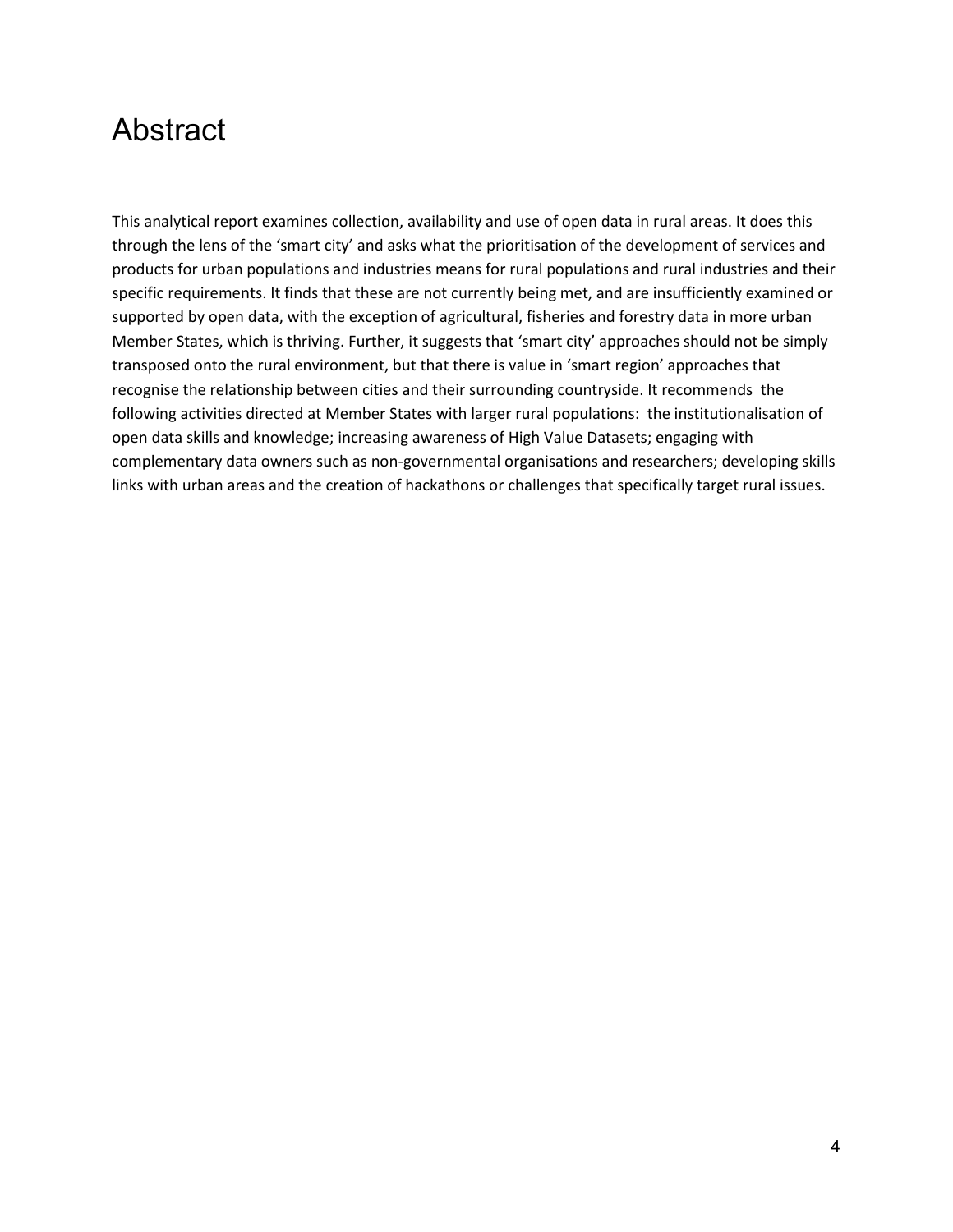# **Content**

| Introduction<br>1.                                                        | 6  |  |
|---------------------------------------------------------------------------|----|--|
| Rural Open Data - What Is It?<br>2.                                       | 7  |  |
| 2.1 Rural population data                                                 | 9  |  |
| 2.2 Challenges faced by rural populations that open data can help address |    |  |
| 2.3 Rural economy data                                                    |    |  |
| 2.4 Challenges that can be addressed by rural economy data                | 10 |  |
| Availability of rural open data<br>3.                                     | 11 |  |
| 3.1 Key factors of providing open data on rural populations               | 11 |  |
| 3.1.1 Level of digitalisation in rural areas                              | 11 |  |
| 3.1.2 Awareness for open data in rural areas                              | 12 |  |
| 3.1.3 IT capacity in rural areas                                          | 12 |  |
| 3.1.4 Usefulness of open data for rural areas                             | 13 |  |
| 3.1.5 Standardisation                                                     | 14 |  |
| 3.2 Availability of open data on the rural economy                        | 15 |  |
| 3.2.1 Open data from agriculture                                          | 15 |  |
| 3.2.2 Open data from Fisheries                                            | 19 |  |
| 3.2.3 Open data from Forestry                                             | 20 |  |
| 4 Re-use and re-users of rural open data                                  |    |  |
| 4.1 Open rural population data                                            | 21 |  |
| 4.2 Open rural economy data                                               | 23 |  |
| 5. Recommendations                                                        | 27 |  |
| 6. Conclusion                                                             |    |  |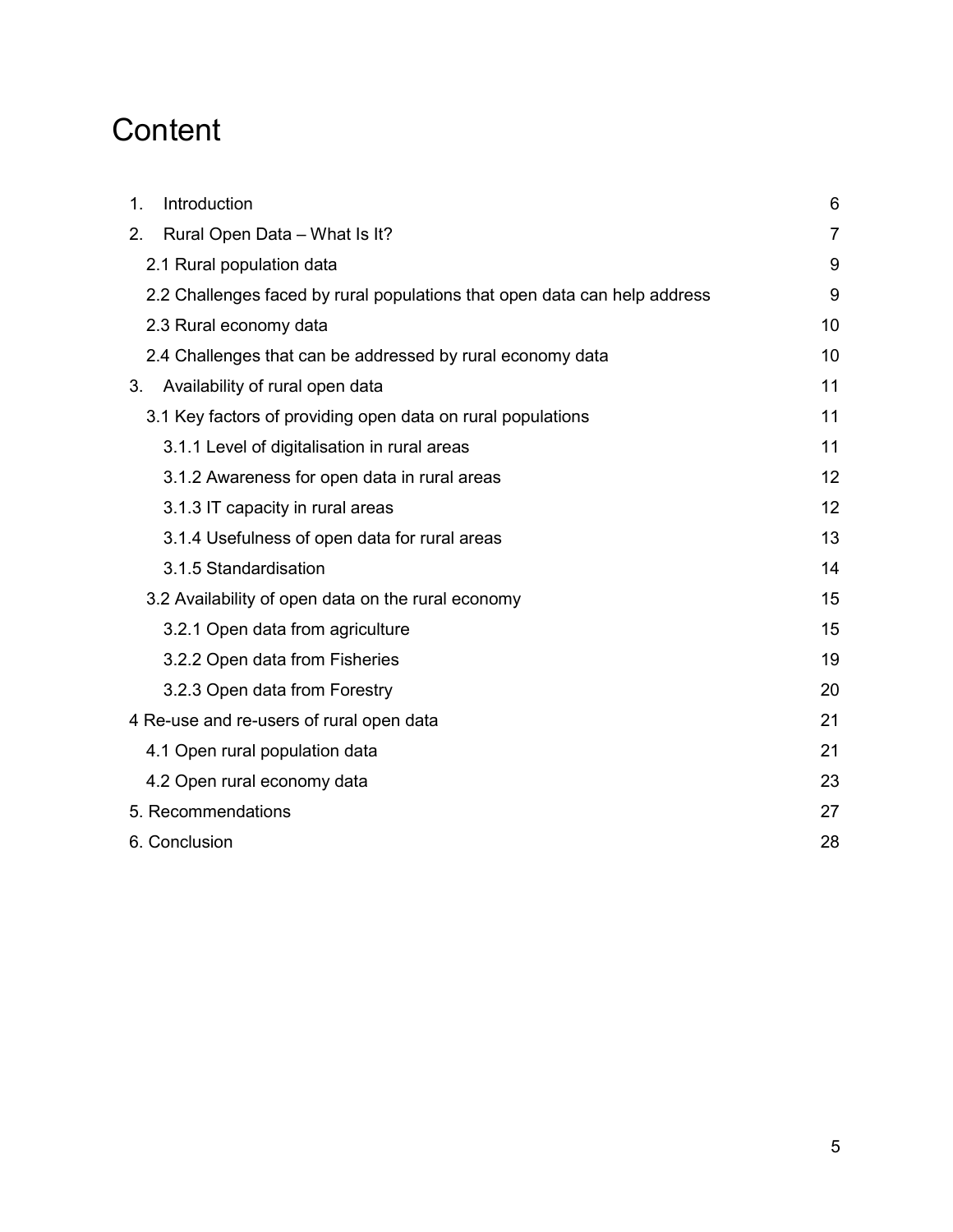# <span id="page-4-0"></span>1. Introduction

Cities and urban areas have become avid users and sources of data, largely under the catch-all and loosely defined term 'smart cities'. Open data is considered a "defining element" of smart cities<sup>1</sup>. So vital is data for cities and citizens that the Urban Data Platform project<sup>2</sup> has the aim of speeding up the adoption of common open urban data platforms and ensuring that "300 million European citizens are served by cities with competent urban data platforms, by 2025". This focus on cities makes great sense: they have dense populations which can be reached comparatively easily; infrastructural changes in smaller geographical areas can have substantial impact; and in many countries, such as Spain, Cyprus, Malta and the United Kingdom, reaching the urban population effectively means reaching 50% of the entire population.3

But what do smart cities imply for the 27% of EU citizens who live in rural (non-urban) areas?<sup>4</sup> While many densely populated EU Member States have a very high proportion of citizens living in urban areas, the opposite is true especially in most Central and Eastern European countries. Over half of Lithuanians, nearly half of Slovenians, Hungarians and Croatians live in rural areas. But even more Western states, such as Ireland and France, over a third of citizens live in rural areas.

One approach to tackling the domination of the urban paradigm is to directly import the tools and techniques of smart cities and big data into the rural environment. The Stonehaven Rural Co-op project in Scotland claims that, "Rural - it's just a low-density city."<sup>5</sup> This implies that smart processes, technologies and activities that succeed in cities can be successfully implemented in the rural setting. Another Scottish initiative, Smart Fintry, is a recently completed project that aimed to do just that bringing urban innovation to a village in Stirlingshire.<sup>6</sup> However, there are challenges in merely transposing urban practices to a rural setting. Some of the key areas of smart city investment, such as those to do with traffic and parking management, and multi-modal transport, are far less applicable in rural settings. In comparison to their urban or suburban counterparts, rural populations tend to experience (negative) gaps in education, income, device availability, and internet access.<sup>7</sup> Further, according to the Rural Open Data Project, "few if any rural local governments provide open data, and little is known about how open data affects rural communities. If there is a benefit to communities from open data policies, it is likely that rural communities are benefiting less than urban ones, if at all."<sup>8</sup>

 $1$  Oio, A, Curry, E and Zeleti, F (2015) A Tale of Open Data Innovation in Five Smart Cities

https://www.researchgate.net/publication/280625326\_A\_Tale\_of\_Open\_Data\_Innovations\_in\_Five\_Smart\_Cities <sup>2</sup> https://eu-smartcities.eu/initiatives/68/description

 $3$  https://ec.europa.eu/eurostat/statistics-explained/images/4/49/Focus\_on\_rural\_areas\_RYB2017.xlsx

<sup>4</sup> https://ec.europa.eu/eurostat/statistics-explained/images/4/49/Focus\_on\_rural\_areas\_RYB2017.xlsx

<sup>5</sup> https://www.smartrural.coop

<sup>6</sup> http://smartfintry.org.uk

<sup>7</sup> https://arxiv.org/abs/1901.01920

<sup>8</sup> https://www.ruralopendata.ca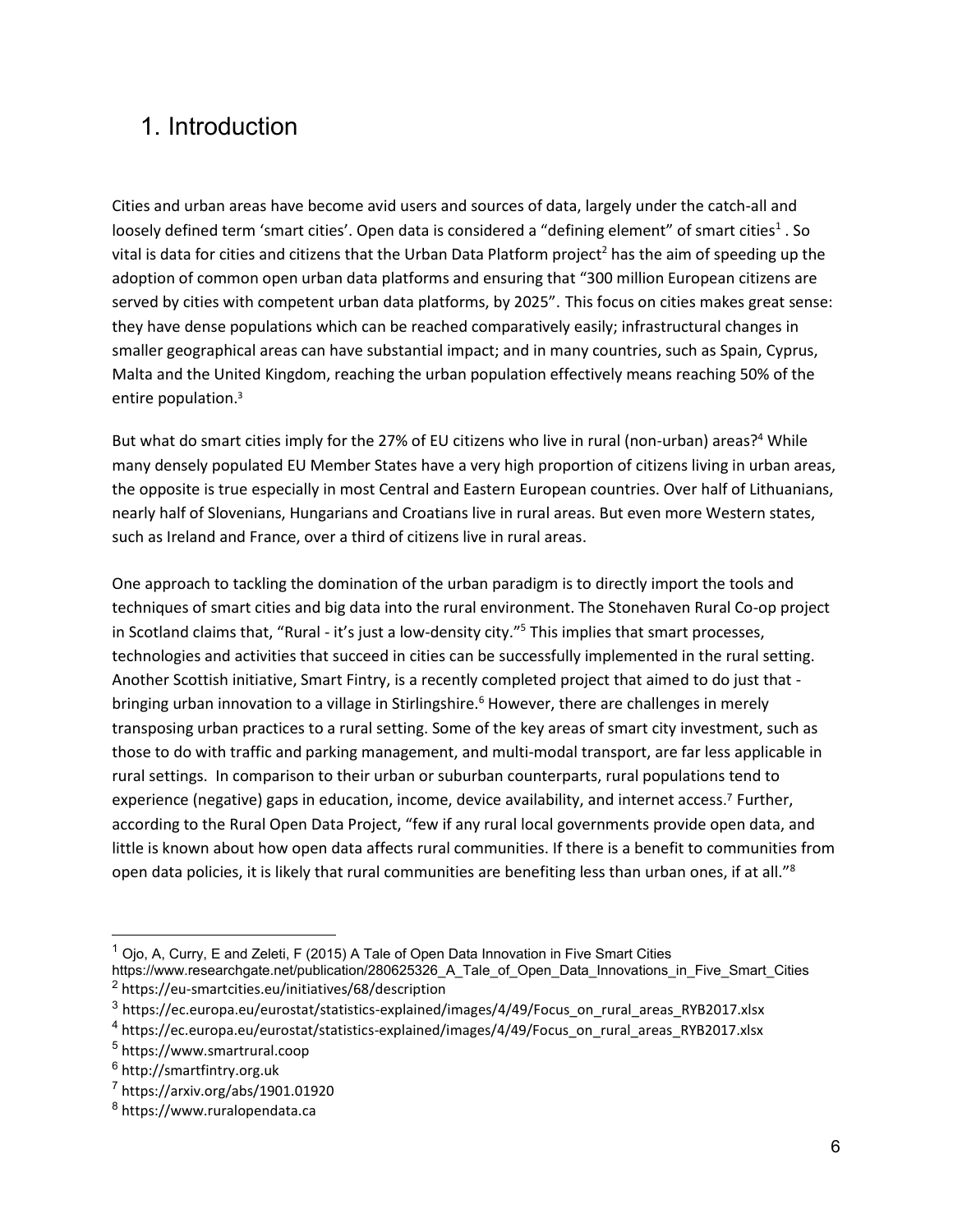This analytical report will focus specifically on the availability and role of rural open data in Europe, leveraging insights from existing research and use cases. By seeking to understand and define 'rural' open data, the quality, quantity, uses and barriers to use can be examined.

# <span id="page-5-0"></span>2. Rural Open Data – What Is It?

While 'open data' is a concept that has been well-defined<sup>9</sup>, 'rural' is not such an easy concept to pin down. The Merriam-Webster dictionary defines 'rural' deceptively simply, as 'pertaining to the countryside, those living in the countryside, or agriculture<sup>'10</sup>. However, 'rural' is a particularly challenging concept to define in terms of developing a working research terminology, with an extensive research corpus dedicated to its consensus definition.<sup>11</sup> The US government alone has 15 separate definitions used by different departments for various purposes.<sup>12</sup> Further, the working definition is often recursive, being understood as 'pertaining to areas that are not urban', <sup>13</sup> and there may be 'shades' of rural, such as 'mainly rural', 'largely rural' and 'urban with significant rural'.<sup>14</sup>

In the EU, a new 'degree of urbanisation (DEGURBA) classification was created in 2014<sup>15</sup>. This classification distinguishes three types of areas: densely, intermediate and thinly populated areas. This new approach was developed to harmonise several similar but not identical spatial concepts and is based on the population grid. However, population is only one way to define rural - others, as the case study below shows, include levels of built-on surfaces and intensity of light at night.

# Case Study: Defining Rural<sup>16</sup>

Researchers at the University of Washington set out to explore what would happen if they used different datasets to define areas as rural or urban in their target countries. They did this to understand what impact the definition of 'rural' might have on policy.

15 https://ec.europa.eu/regional\_policy/sources/docgener/work/2014\_01\_new\_urban.pdf

 <sup>9</sup> www.opendefinition.org

<sup>10</sup> https://www.merriam-webster.com/dictionary/rural

<sup>11</sup> https://search.proquest.com/openview/2f7779f7bf760ae235084e1bd167c618/1?pq-

origsite=gscholar&cbl=1821520

<sup>12</sup> https://www.washingtonpost.com/politics/the-federal-definition-of-rural--times-15/2013/06/08/a39e46a8 cd4a-11e2-ac03-178510c9cc0a\_story.html

<sup>13</sup> https://www.hrsa.gov/rural-health/about-us/definition/index.html

<sup>&</sup>lt;sup>14</sup>https://assets.publishing.service.gov.uk/government/uploads/system/uploads/attachment\_data/file/597751/De fining rural areas Mar 2017 .pdf

<sup>16</sup> Definitions of "Rural" and "Urban" and Understandings of Transformation in Sub-Saharan Africa

A. Wineman1\*, D. Alia 1, C. L. Anderson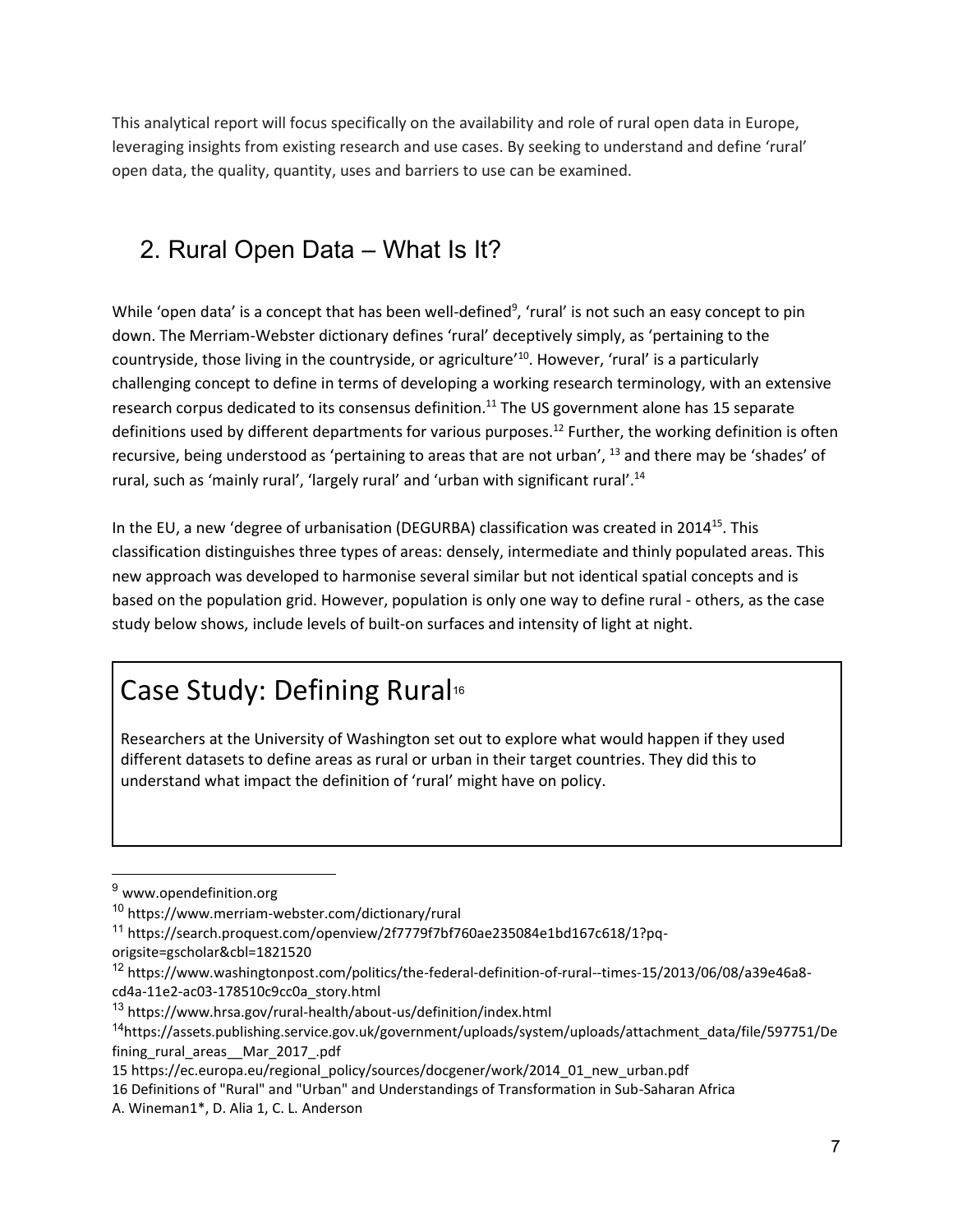As well as looking at the administrative definition (or official country statistics) they considered the following definitions, using publicly available datasets:

| Definition                                                                                                                   | Data Set                                                                                              | <b>Data Description</b>                                                                                                                                                                                                                                                                           |
|------------------------------------------------------------------------------------------------------------------------------|-------------------------------------------------------------------------------------------------------|---------------------------------------------------------------------------------------------------------------------------------------------------------------------------------------------------------------------------------------------------------------------------------------------------|
| Population<br>(rural = less dense)                                                                                           | WorldPop (University of<br>Southampton)                                                               | Open high resolution geospatial<br>demographic data on population<br>characteristics in low- and middle-<br>income countries.                                                                                                                                                                     |
| Impervious surface<br>(rural = little to no<br>impervious surface)                                                           | Global Manmade Impervious<br>Surface (NASA)                                                           | Open high spatial resolution estimates of<br>global man-made imperviousness for the<br>target year 2010, derived from global<br>30m Landsat satellite data                                                                                                                                        |
| Nightlight intensity<br>(rural = low nightlight<br>intensity)                                                                | <b>DMSP-OLS Nighttime Lights</b><br>Time Series (National Ocean<br>and Atmospheric<br>Administration) | Longitudinal satellite record of intensity<br>of light at night (therefore manmade).<br>Defense Meteorological Satellite<br>Program datasets are publically available<br>and downloadable from the NOAA site.                                                                                     |
| Administration +<br>population + density of<br>building<br>(rural = fewer buildings,<br>lower official<br>population))       | Africapolis (OECD)                                                                                    | Open comprehensive and homogenous<br>dataset on urbanisation dynamics in<br>West Africa since 1950. Its original<br>methodology combines demographic<br>sources, satellite and aerial imagery, to<br>provide population estimates and<br>geolocation at the level of individual<br>agglomerations |
| Subjective assessment<br>$(rural = areas the$<br>researchers agree look<br>rural, based on a<br>subjective<br>understanding) | Google Earth Images<br>(Google)                                                                       | Although Google Maps is not 'open data'<br>per se, this method of looking at them<br>and then making a decision is available<br>to all.                                                                                                                                                           |

The researchers discovered that the different definitions of rural and urban considerably affected certain indicators, such as the rural poverty rate or rural electrification rate. For both the countries they studied, definitions not used by the government decreased the level of urbanisation. In conclusion, using an appropriate definition of rural had the ability to greatly impact policy choices.

However, it is necessary to develop a working understanding of the term in order to direct our research. A common method is to look at population densities, and to so define the 'degree of urbanisation'.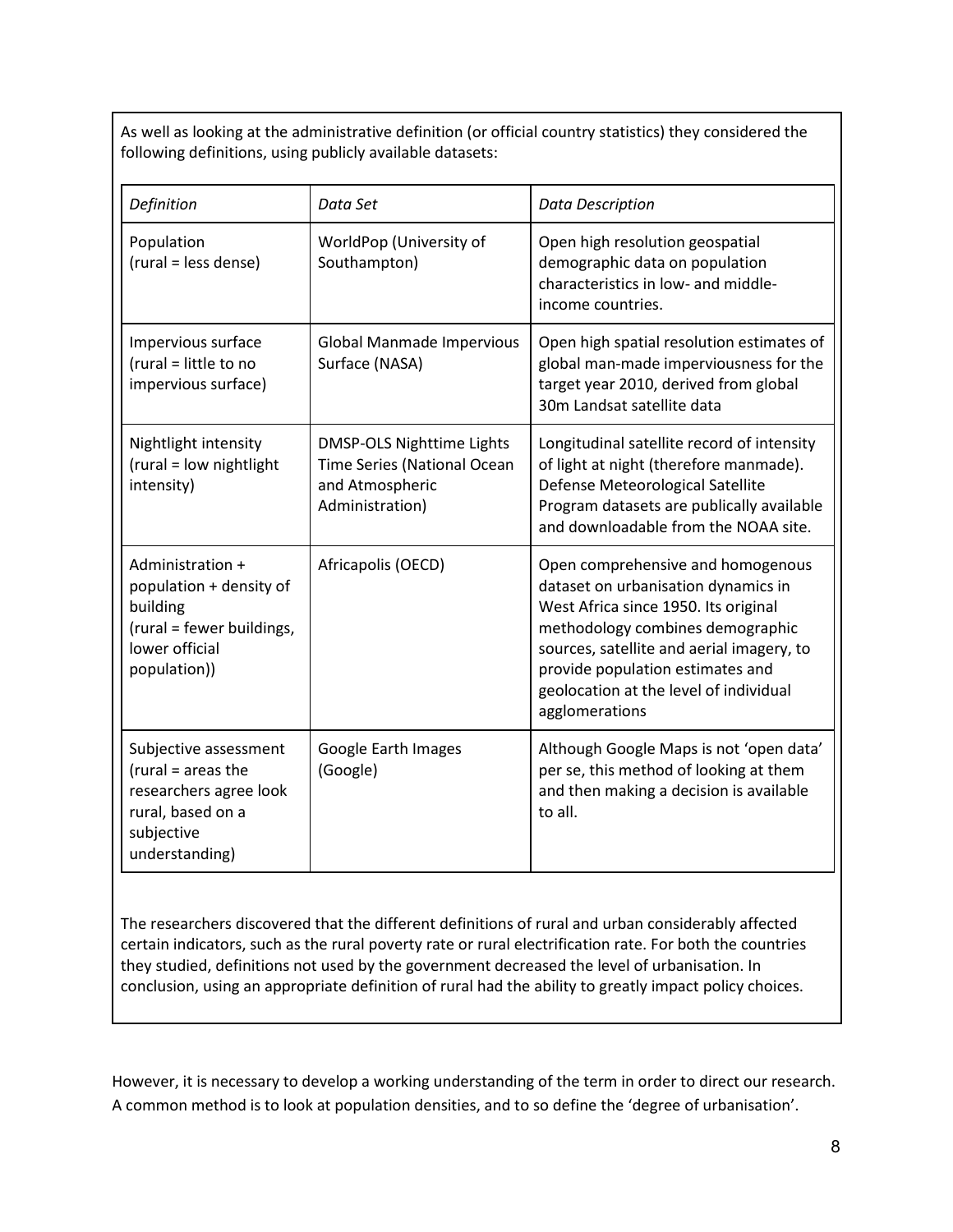Eurostat<sup>17</sup> uses this method, which directs our research towards investigating open data pertaining to, in Merriam-Webster's terms, 'those living in the countryside.'

However, as Merriam-Webster indicate, 'rural' is also about certain industries. Eurostat Rural Development associates fisheries, forestry and agriculture as rurally thematic industries. This directs our research towards the availability and use of data that impacts rural industries: primarily agriculture, forestry and fisheries.

Thus, this report focuses on two types of rural open data - those about people living in rural areas ('rural populations') and those about traditionally rural industries ('rural sectors').

## <span id="page-7-0"></span>2.1 Rural population data

By rural population data, we mean data about what it is like to live and work in rural areas. This might include data on housing stock, condition and affordability; broadband and mobile connectivity, speed and cost; levels of material deprivation; access to transport (owned, shared and public); demographic profile (while the proportion of older people living in rural areas is higher than in urban areas, does it become more difficult for people to reside rurally when they are no longer able to drive / need greater access to health and care services?); types of jobs, sectors, pay, employment levels and access to public services (doctors, hospitals, social care, ambulance, the different levels of education, postal services, welfare services and so on).

## <span id="page-7-1"></span>2.2 Challenges faced by rural populations that open data can help address

Solutions developed for more densely populated areas – smart city solutions – may be technically inappropriate in a rural context. The Eurostat Rural Development Statistics<sup>18</sup> also shed some light on how different the underlying challenges in rural and urban areas are. Whereas housing stock and availability is a major challenge for cities, 80% of the rural EU population lives in a house (as opposed to apartments/flats). The 'overburdening' of housing costs is also less prevalent in rural areas. However, in some south-eastern member states, especially those with few non-subsistence farming activities, housing cost overburdening is greater. This reflects a wider general truth, which is that in western and northern member states, poorer citizens tend to be concentrated in urban areas, whereas the reverse is true for eastern, southern and Baltic member states. Solutions developed for poverty alleviation must be aware of and address this difference.

 <sup>17</sup> https://ec.europa.eu/eurostat/web/rural-development/methodology

<sup>18</sup> https://ec.europa.eu/eurostat/statistics-explained/index.php/Statistics\_on\_rural\_areas\_in\_the\_EU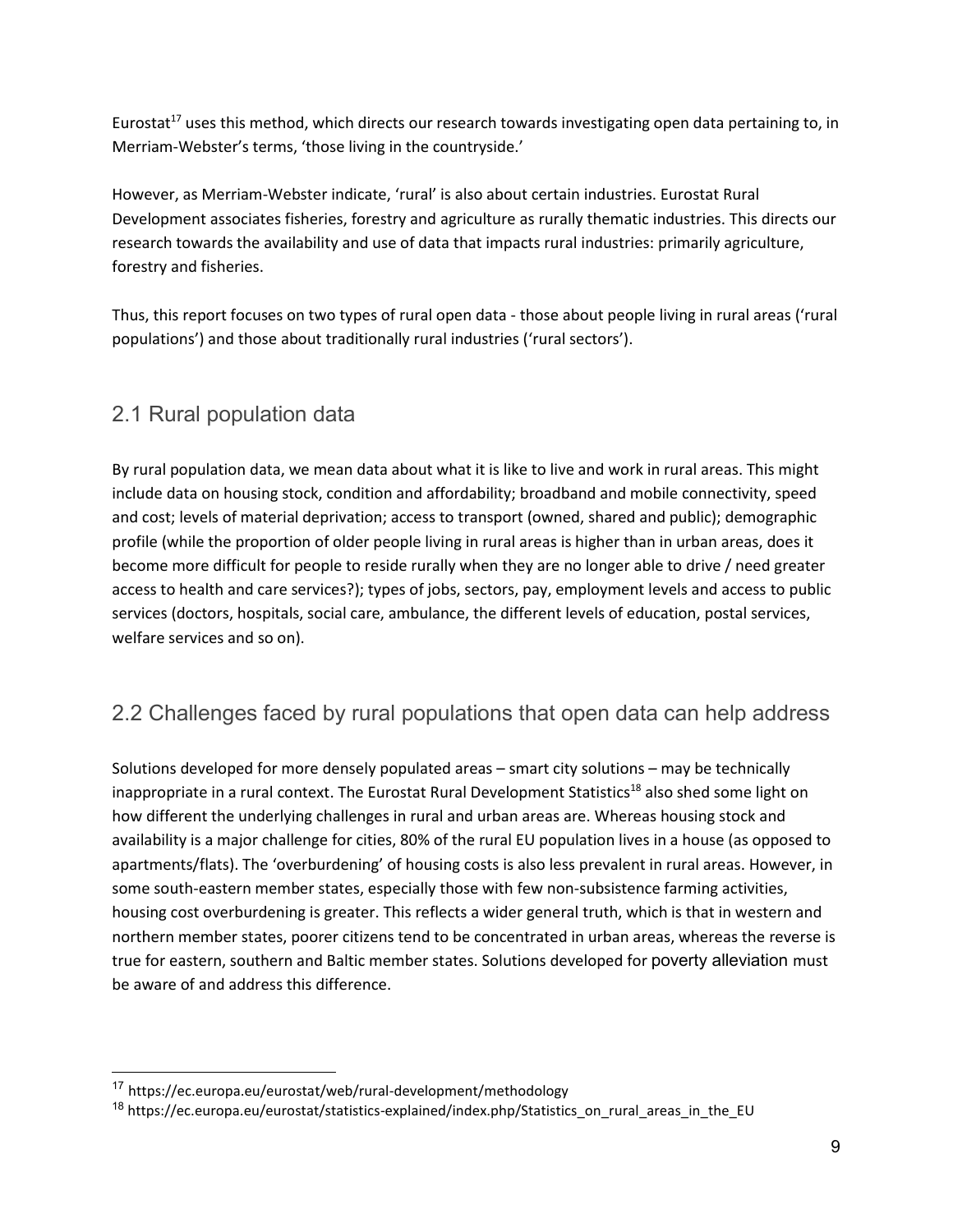Health challenges also differ for rural versus urban populations. Urban populations frequently suffer from extensive waiting times, resulting in a focus on speeding up diagnostic processes. Rural populations are often deterred from seeking treatments due to the distances and resulting necessity to travel involved, which may require altogether different solutions. Overall, rural populations, especially those in 2004 accession states, have more unmet healthcare needs than urban populations.

Across the EU, the level of those not in education, employment or training (NEETS) is higher in rural areas. In addition, In the rural labour market the gender gap is wider.

## <span id="page-8-0"></span>2.3 Rural economy data

This data is pertaining to the (predominantly) rural industries of agriculture, fisheries and forestry. Agriculture covers 47 % of the EU territory and represents around 40% of the EU budget. Forestry accounts for 1% of total EU GDP, and is also important culturally.<sup>19</sup> Lastly, fishery is one of the key investment areas for developing sustainability and growth across the EU, with  $€6400M$  allocated to this from 2014-2020. Such data might be about all aspects of growing conditions, including soil, irrigation, weather, climate and other environmental issues, as well as all aspects of the plants or animals that are grown, including genetics, husbandry and best fit. Food provenance and supply chains are closely related. As well as supporting those who work in these industries, regulators of these industries also require this data. At an EU level, the Agricultural Trade Statistics, the Agricultural and Rural Development Budget and the Farm Accountancy Data Network data have all been identified as Datasets of high value<sup>2021</sup>, and recent regulations have changed the way that agriculture is reported and accounted for, through the new integrated farm statistics and statistics on agricultural input and output.  $22$ 

## <span id="page-8-1"></span>2.4 Challenges that can be addressed by rural economy data

Some issues are naturally similar to those found in more urban settings. Agrifood businesses, use data extensively, and monitoring of certain environmental issues such as water run-off, C02 levels and soil erosion, reflect urban concerns<sup>23</sup>. However, there are specific challenges related to rural economy data that differ significantly in focus from urban challenges, for example, accurate and verifiable forestry

 <sup>19</sup> http://www.europarl.europa.eu/factsheets/en/sheet/105/the-european-union-and-forests

<sup>&</sup>lt;sup>20</sup> This is based on the most recent published report, which is dated 2014, however, there is ongoing work to establish more up to date High Value Datasets.

<sup>&</sup>lt;sup>21</sup> https://ec.europa.eu/isa2/sites/isa/files/publications/report-on-high-value-datasets-from-euinstitutions\_en.pdf

<sup>22</sup> http://www.europarl.europa.eu/legislative-train/theme-deeper-and-fairer-internal-market-with-astrengthened-industrial-base-services-including-transport/file-integrated-farm-statistics

<sup>23</sup> A list of agrifood accelerators can be found on p29 of https://enrd.ec.europa.eu/sites/enrd/files/publi-enrd-rr-24-2017-en.pdf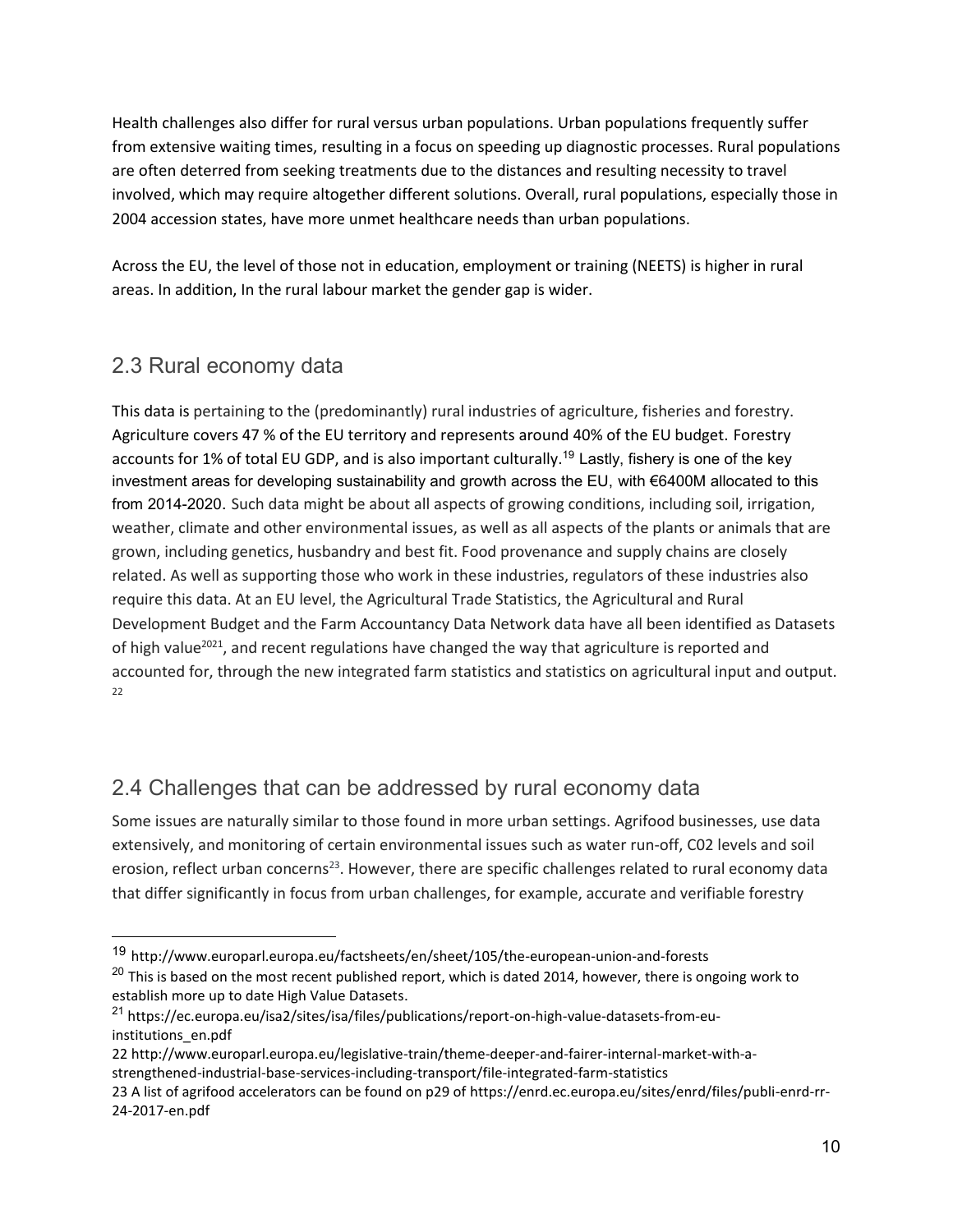mapping and monitoring can be helped by transparency initiatives and linking to existing documentation. A key area is livestock monitoring, necessary for a wide variety of purposes, including preservation of animal welfare standards, prevention of disease and supply chain monitoring. A generally more transparent supply chain – whether regulated by law or willingly supported by enlightened market forces – may substantially reduce the opportunities for malicious market operators to cheat, situations like that in 2013, when several European countries discovered that processed meat that was sold in supermarkets and other locations as beef, included in fact traces of horsemeat. Provenance of other products can assist with protected designation of origin (PDO)monitoring. As well as decisions at the individual producer level, state level production policy decisions and planning for farming and use of land can all be addressed.

In our research, (the methodology of which is explained at the beginning of each relevant chapter), we encountered rural economy-specific challenges around the best locations, timings and methods for successful, sustainable crop growth; protection of marine reserves through fisheries transparency; and improved access to existing agricultural support. We interviewed 6 respondents, 3 from national portals in rural countries (Ireland, Romania and Slovenia) and three experts in agriculture, fisheries and forestry. We then used these insights to guide desk research from the literature to understand more about the context and generalisability.

# <span id="page-9-0"></span>3. Availability of rural open data

We interviewed three experts for insights into the availability of rural population data, Larisa Panait, Coordinator of the Romanian National Open Data Portal; Niall Ó Brolcháin, of ODI Galway and Ales Versic, of the Slovenian National Open Data Portal. These three interviewees were selected for their extensive experience with open data portals in countries with large rural populations across the Open Data Maturity scale. We developed the insights below based on these interviews, using existing research to establish their generalisation.

## <span id="page-9-1"></span>3.1 Key factors of providing open data on rural populations

While member states gather statistical data on their populations across rural and urban areas, there are challenges in both creating (that is, collecting and collating) and publishing useful open data from this. These challenges can be broadly categorised as those of digitalisation, awareness, IT capacity and capabilities, usefulness and standardisation.

## <span id="page-9-2"></span>3.1.1 Level of digitalisation in rural areas

Even in highly urban states, smaller or more rural authorities will produce some data in less useable formats such as PDF. In large, rural states like Romania, most rural administrations are still using analogue tools, working with paper records with few or no databases. Central government aims to assist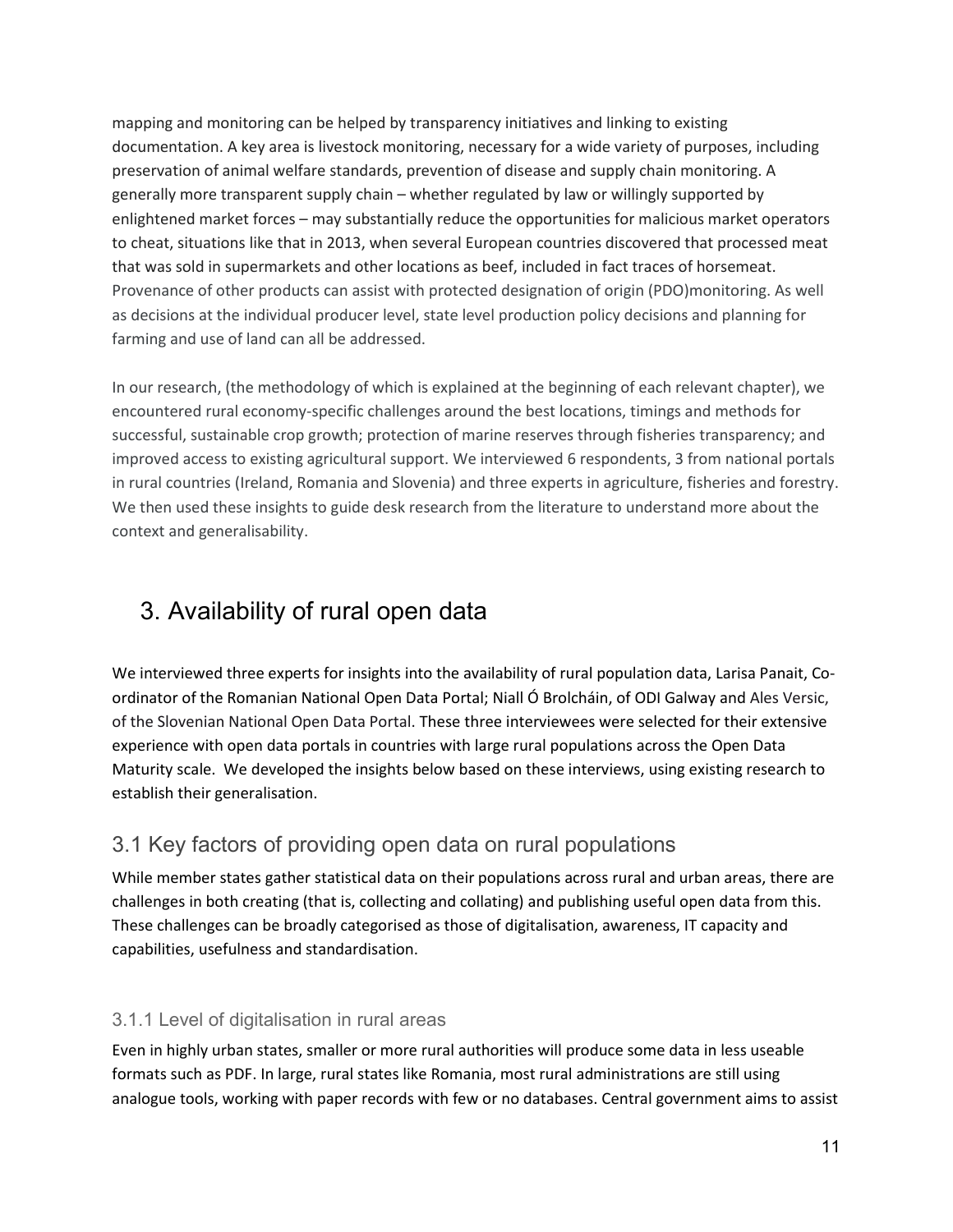these administrations to increase their digitalisation, beginning with budgets and expenses, which most should have in Excel tables. As with all changes, overcoming resistance is part of the process just as developing the necessary skill set.

#### <span id="page-10-0"></span>3.1.2 Awareness for open data in rural areas

The Romanian national data portal has been active since 2013. However, our research suggests that open data barely exists in rural areas of Romania, both in terms of being published and also conceptually. Most public servants and decision makers in these administrations have rarely heard of open data before. Even potential users of rural open data  $-$  those who could benefit from it  $-$  are not familiar with it. The approach of the Romanian open data portal is therefore to help rural stakeholders understand that open data follows on from the Public Sector Information directive, and that compliance is required. To address this, they have recently been reaching out to rural public administrations to assist with facilitating this.

Conversely, in more urban Member States such as Belgium and France, there is a higher level of awareness of the importance of rural open data – especially that which promotes transparency of efforts to bridge the rural divide such as broadband connectivity and access.<sup>24</sup>

To achieve improved awareness, local champions are key. Last year the Romanian national data portal developed a new methodology for publishing at the national level. They attempted to disseminate this to the local level, but were successful only to county level. However, they have recently experienced increased success, with one of the less developed regions starting to publish on the national data portal.

## <span id="page-10-1"></span>3.1.3 IT capacity in rural areas

Ireland is one of the most developed open data countries in Europe and highly digitised. However, despite this, like Romania, some local rural authorities have no IT department. In Romania, open data is 'piggy-backing' on advanced communes who are implementing digital EU projects in non-data areas. These tend to be close to cities and municipalities, and therefore the influence of urban areas and their IT capacity and capability is reaching them  $-$  once they have data it can potentially be open.

Rural County Roscommon in Ireland (with 64.5k residents) is extremely unusual and is something of a beacon project in terms of the sheer volume of data it has published as a rural area - it has the second largest open data output in Ireland<sup>25</sup>. Roscommon published 124 datasets on the European Data Portal, covering areas as the graveyard survey, council planning applications, and the thatched building survey. This latter dataset in particular illustrates Dix' (2014) point about the size of datasets - it is very small, with only 37 line items. It is available in 6 formats. It is unlikely that a complete set of thatched building

 <sup>24</sup> www.opendatasoft.com

<sup>25</sup> http://data-roscoco.opendata.arcgis.com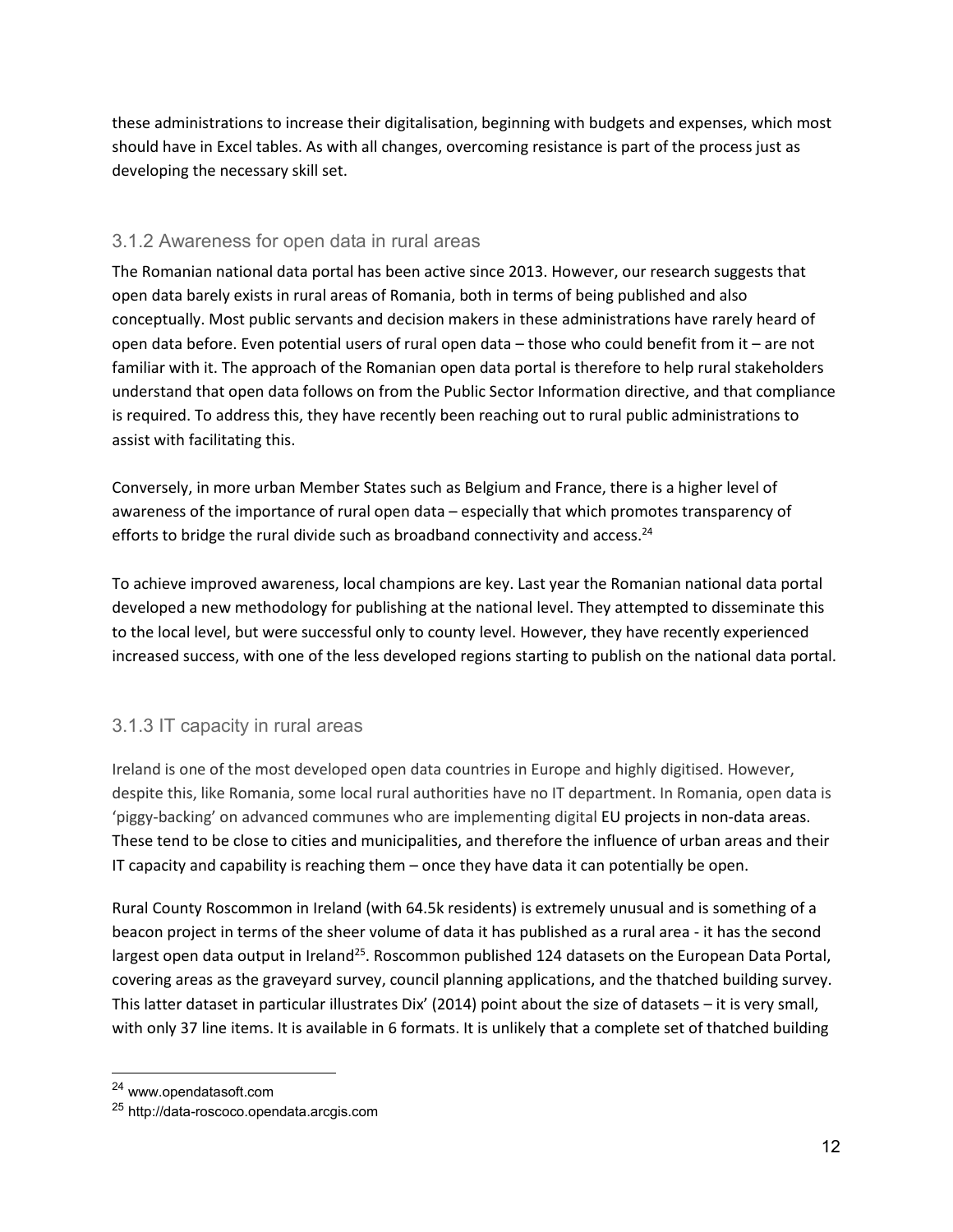surveys from all Irish councils can be compiled. However, as a record on its own merits it has value. For instance, citizens may use it on which to base their own informal survey, for hyper-local purposes. Roscommon has used their own open data to provide services for residents and tourists. The winter service gritting plan has received 2,514 views to date.<sup>26</sup>

However, the case of Roscommon also illustrates something larger: virtually all our interviewees noted that open data rests on practices, processes and skills, and in almost all cases, these are not institutionalised. In the case of Roscommon, their exceptional output was driven by one specific employee. As seen in Romania, local champions are important for initiating open data; but as Roscommon illustrates, practices and ways of thinking about open data must be institutionalised in order to survive the loss of individual champions. The Roscommon employee has subsequently moved to another area of Ireland. It remains to be seen whether they successfully institutionalised this commitment to the publication of open data.

### <span id="page-11-0"></span>3.1.4 Usefulness of open data for rural areas

One reason that there is not a greater use of rural data from the open data point of view that was suggested by interviewees is because data publication is often prioritised on an 'ease of opening' basis. Given some of the collection, IT and format challenges noted above, rural data is not often the low hanging fruit that is opened first.

The nature of rural in comparison to urban local authorities is partly to do with space and culture. As described before, the geographical urban area is small and has strong coherent strands. It is therefore relatively easy to reach and serve diverse populations. In the rural Irish region of Connemara, for example, the population is thinly spread over a large area. Within this space, Irish speakers and English speakers in different cultures may have conflicting needs for resources and influence. This is further complicated by external assumptions of monoculturalism. Consequently, there may be multiple layers of data needed in the same area, pertaining to each culture.

Small groups of data are often amalgamated into larger units where individual needs and circumstances are lost<sup>27</sup>. For example, the island of Tiree's electric meter usage data is amalgamated with neighbouring island Coll and the much larger area of Mull, so that patterns specific to Tiree are lost. $^{28}$ 

 $\overline{a}$ 

<sup>26</sup>http://roscoco.maps.arcgis.com/apps/PublicGallery/map.html?appid=ad0e44aec4ea471b905c1f20f2697b85&gr oup=8e883303099547bdae6ed7ef920007eb&webmap=01082f0f5a52403c888e4dff115d5709 (views correct to August 2019)

 $27$  Dix, A (2014) Open Data Islands and Communities, https://tireetechwave.org/wpcontent/uploads/2014/07/Open-Data-Islands-and-Communities-v3b.pdf

<sup>28</sup> https://tireetechwave.org/wp-content/uploads/2014/07/Open-Data-Islands-and-Communities-v3b.pdf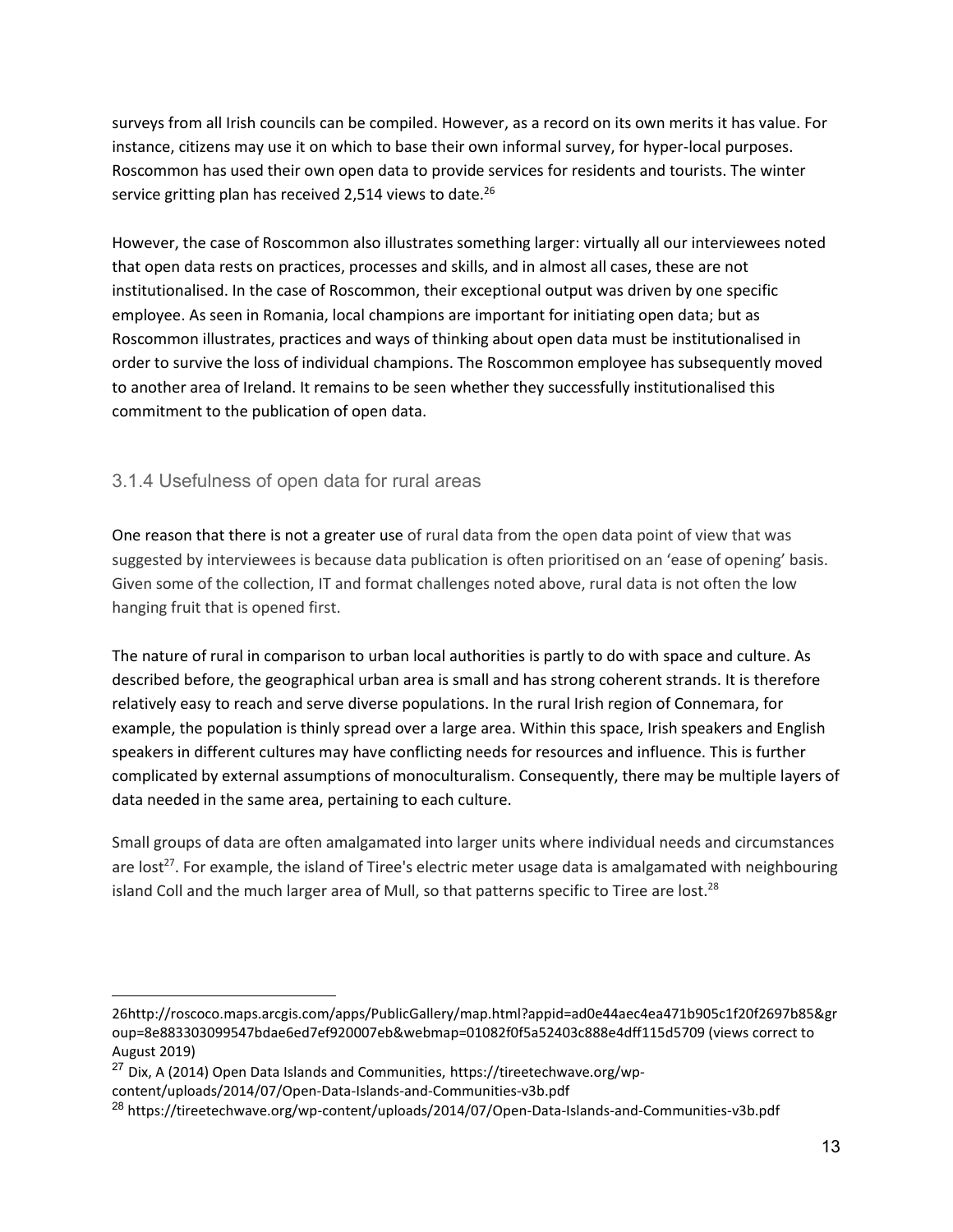#### <span id="page-12-0"></span>3.1.5 Standardisation

Large, decentralised countries such as Romania struggle with standardisation in many areas. The central administration receives some data from almost 3,000 local authority units which they can potentially publish. However, the format and content of this data is hugely varied, and requires substantial work to be made into a coherent dataset.

We hypothesised that, as our interviews suggested that rural data could be more challenging to collect and use, the Member States with more rural populations are in earlier stages of Open Data Maturity. The figure below shows open data maturity (in green) plotted against rural population (in purple).



Comparison of EDP dataset representation, Open Data Maturity, and rural population, by country

This hypothesis was incorrect. We found a very weak correlation the other way, suggesting that countries with a higher percentage of rural population in fact correlated with a higher ODM. The effect is miniscule: 0.017 per percent of rural, and 0.014 per percent of urban population, which in practice is equivalent to no relationship.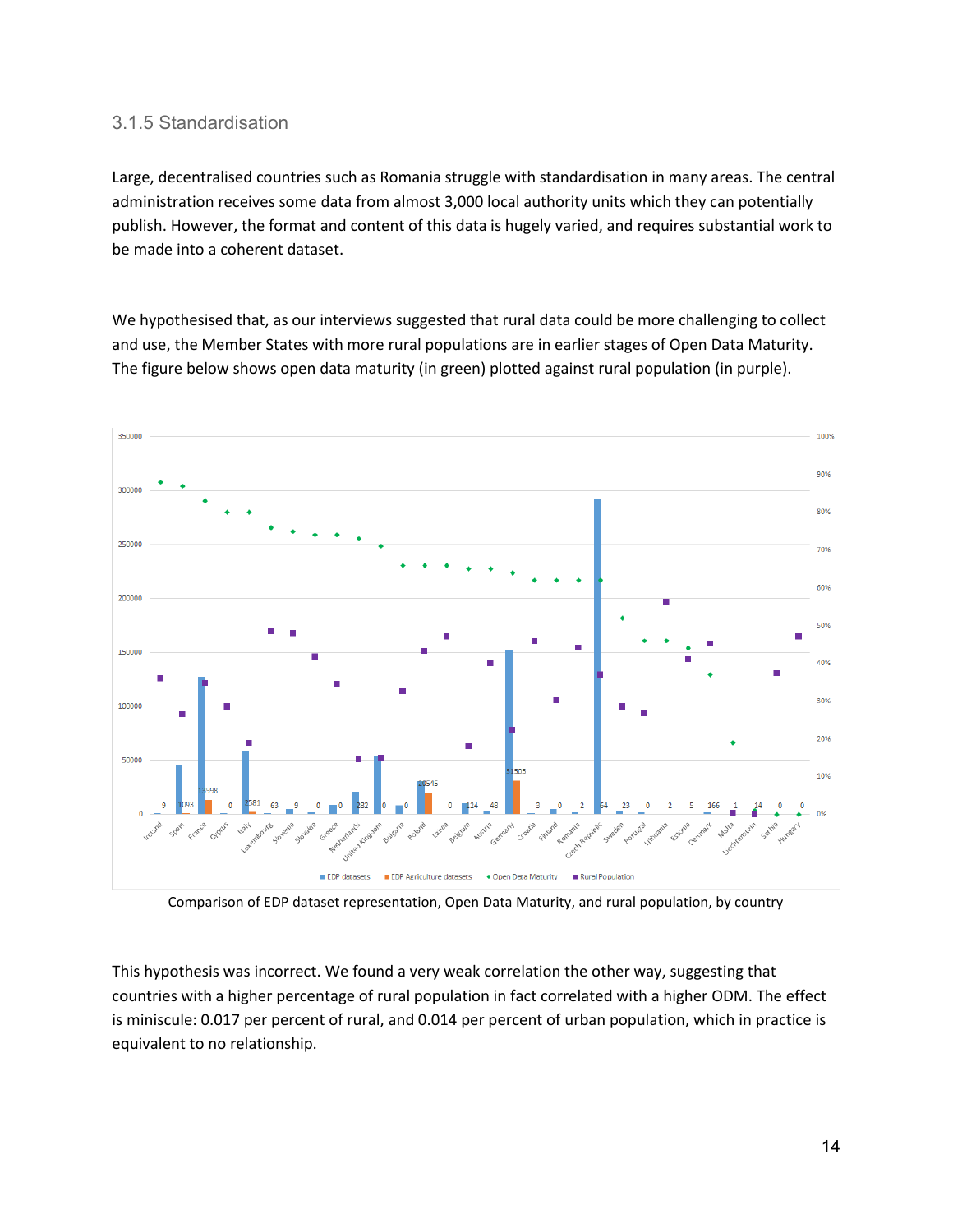## <span id="page-13-0"></span>3.2 Availability of open data on the rural economy

Again, we interviewed three experts in the fields of agriculture, fisheries and forestry, whose organisations either consume or produce open data<sup>29</sup>. These insights inform the following sections. We further analysed the European Data Portal catalogue for insights into the availability of agriculture, fisheries and forestry datasets ('agriculture' for convenience).

### <span id="page-13-1"></span>3.2.1 Open data from agriculture

Our first step was to compare the availability of all datasets per country against the agriculture datasets.



<sup>&</sup>lt;sup>29</sup> Tyler Clavelle, Global Fishing Watch; Jos Berkvens, Regio Foodvalley, NL; Jonas Fridman, Head of the Swedish National Forest Inventory (by email).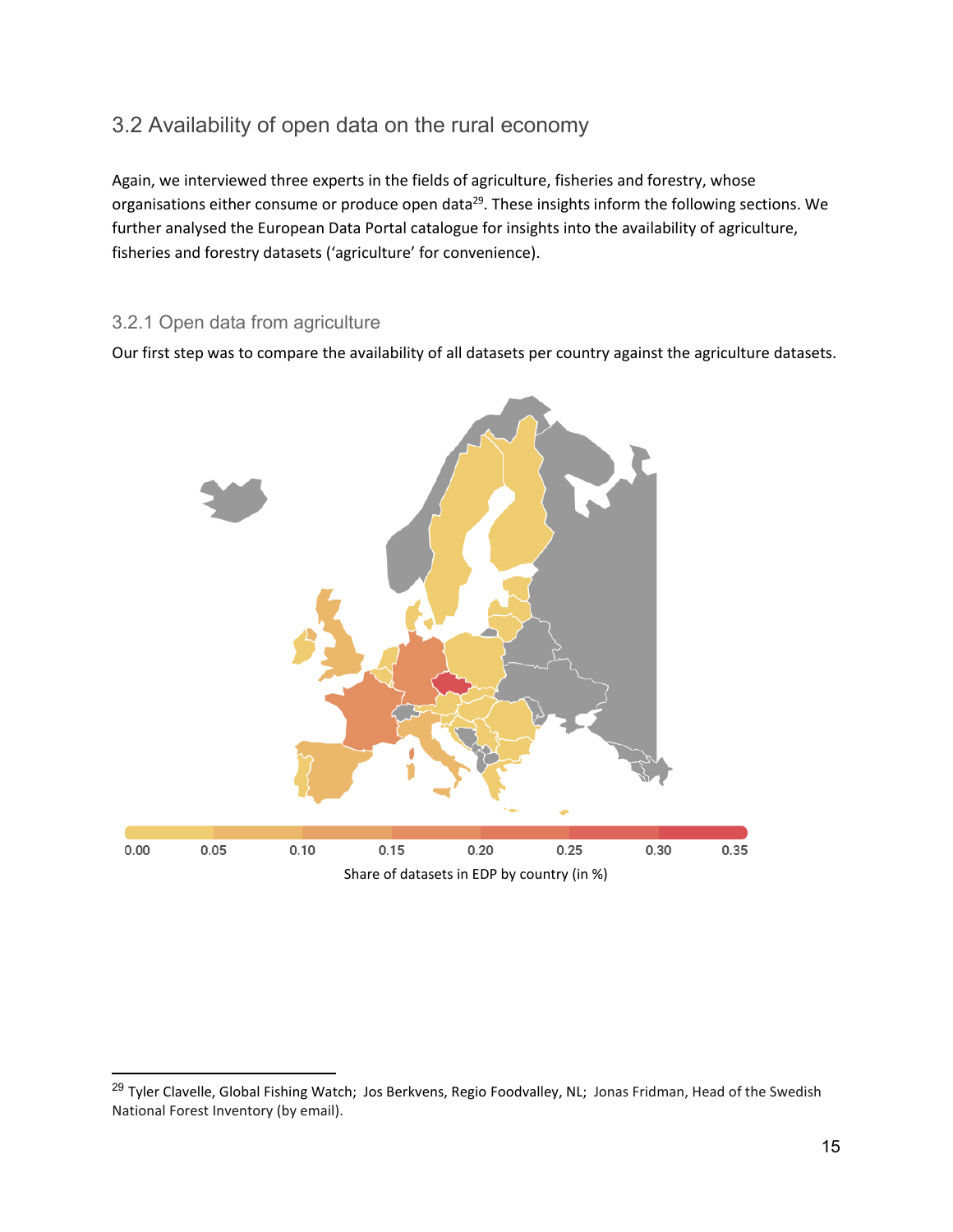

Nearly 14% (13.75%) of all datasets on the EDP are agricultural data, making it the largest category on the portal. However, it is highly concentrated – the three main contributors to agricultural datasets in EDP are Germany (agriculture 0.7% of GDP), Poland (agriculture 2.4% of GDP) and France (agriculture 1.6% of GDP), who between them share 93% of all datasets. In comparison to the proportion of GDP that agriculture accounts for, this is surprising: Poland has the  $11<sup>th</sup>$  largest share in the EU, Germany ranges near the bottom as 26<sup>th</sup>. However, Germany in particular shares 18% of the total datasets, but 45% of the total agricultural datasets. Poland shares 4% of all datasets, but 19% of agricultural data<sup>31</sup>. This may be because the data is added to the national portals (from where the EDP harvests the metadata) simply because it is available, rather than following an assessment of its potential value.

 <sup>30</sup> [https://infogram.com/app/#/edit/c5dc7586-b641-4c13-bc57-9540f65cebb4](https://infogram.com/app/%23/edit/c5dc7586-b641-4c13-bc57-9540f65cebb4)

 $31$  Poland has more than doubled their data sets on EDP since the writing of this report. In September 2019 they added 37,000 data sets, of which 30,000 are agricultural, making them the new largest contributor. ahead of Germany. At the same time Germany has reduced the count for agriculture data sets. It is not possible to tell whether this is because data sets have been moved to other categories, or if they were removed from the portal. The overall findings still stand, so we have left them with the original counts.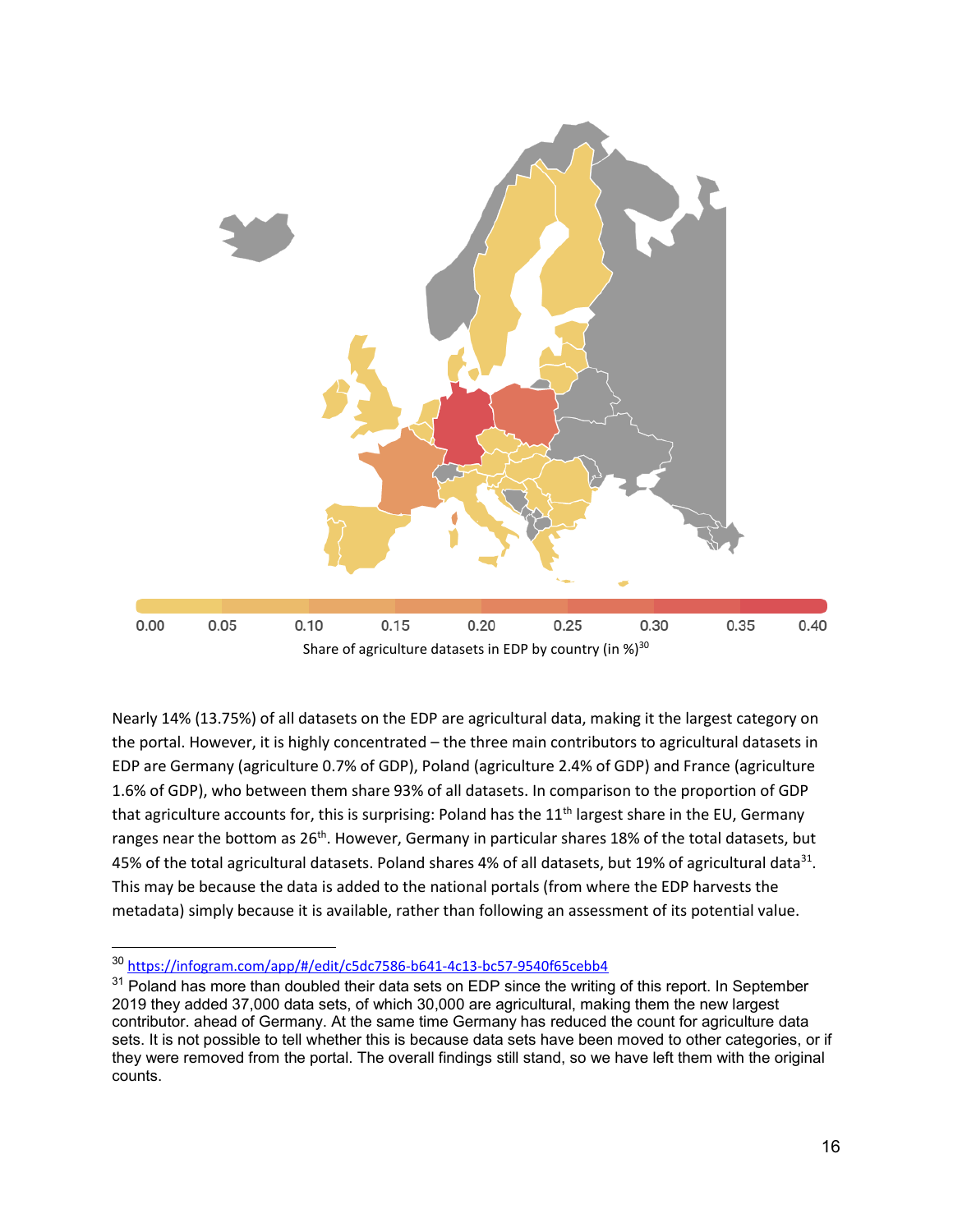Other countries with a high proportion of agriculture in their GDP, such as Serbia (6.2%), Romania (4.3%), Greece (3.7%) or Bulgaria (3.7%) make little to no agricultural datasets (or datasets in general) available. Most remarkably, the Czech Republic (agriculture 2% of GDP) shares 34% of all the datasets in the EDP, but less than 1% of agricultural data. It is difficult to draw conclusions from these basic comparisons, as the numbers alone do not say much about the context. It may be that these countries do not collect data in a systematic fashion, and consequently it is not harvested by the EDP; it is also possible that these countries, despite being agriculture intensive, lack awareness of the value of data about this. The key finding is the inconsistency between the relative value of agricultural data to these countries and the availability of datasets, and also the inconsistency across the Member States in general. We discuss some qualitative case studies below to add more context to these considerations.

Although there is no discernible pattern in the relationship between proportion of GDP and agricultural data shared, this does raise a number of crucial questions. Why are so comparatively few member states sharing agricultural data? Are Germany, France and Poland simply opening agricultural datasets because they are easily accessible, or should other member states be opening agricultural data at the same levels? How valuable are the agricultural datasets, or do they have a very long tail?



There is also no significant correlation between countries' ODM and their representation in the EDP with datasets in general, or with agricultural datasets specifically.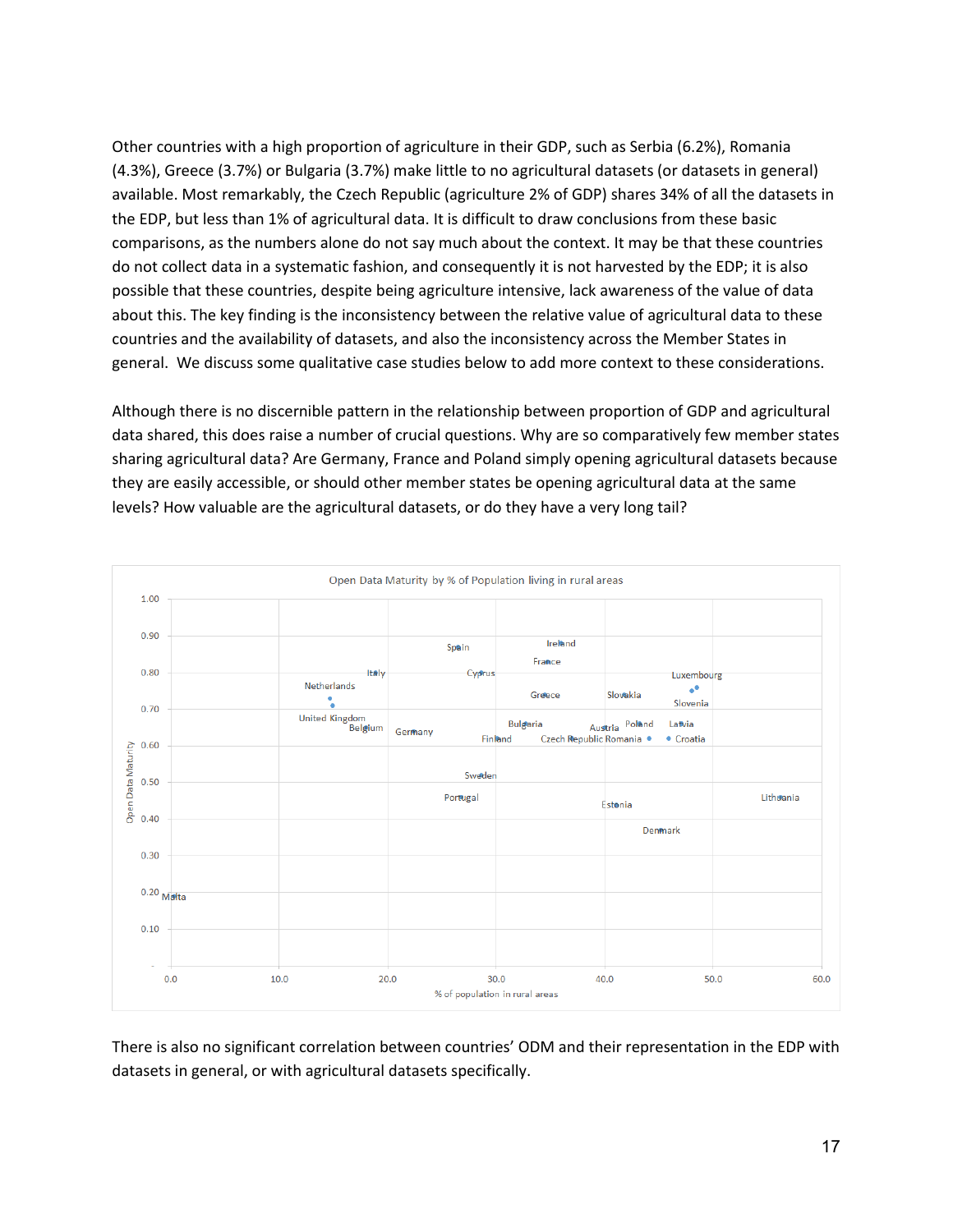Therefore, we need to look elsewhere for drivers of opening national agricultural data. Some interviewees suggested that this continues to be subject to a kind of 'availability bias': countries publishing a great deal of agricultural data are doing so because it happens to be available, rather than because of any awareness of its value or necessity. However, if data is being opened because it is 'low hanging fruit' then it is less likely to create impactful re-use opportunities. Other challenges to availability we encountered included agricultural data that was only available to citizens or organisations that applied for it on a request basis, and often shared only as a web page or PDF rather than in easily re-usable formats; and datasets being published on the Ministry of Agriculture site, but not on the relevant national portal.

The availability of open data, the availability of useful open data and the awareness of the availability of open data are entwined. Concerning availability, there is still data that is, in principle, open, but is not publicly accessible. For example, Slovenian soil and forestry datasets are available on request from the relevant ministry, but not on the open data portal. Regarding the availability of useful open data, we found in our interviews that many institutions and provinces are still operating at an *ad hoc* level of data publishing. Performing meaningful, timely research under these circumstances is difficult. All our interviewees from national data portals described intense resource challenges in trying to develop a more consistent level of publishing, frequently with two or three employees attempting to engage with dozens of ministries and institutions. Finally, regarding the awareness of the availability of open data, potential users are still unaware of the existence of much open data. Interviewees noted that the potential use was likely to be driven by urban-based initiatives. As one respondent said: "There are few fishermen sitting in a boat thinking of a way to use open data." Thus, there is a gap between the rural industries and audience that might benefit from the use of open data, and those who are working with open data. While open data about fisheries might be of much value to individuals in the fishing industry, they are unlikely to have the skills or disposition to realise this value.

However, an audience that is located rurally and that both creates and consumes a vast amount of data is farmers. In many cases, patterns that might affect livestock or crops - particularly to do with disease in both – cannot be seen in the data of one farm but can be easily spotted by combining data from multiple farms. In this case, it may make sense for farmers to crowdsource the data themselves. While there may be some commercial sensitivity in the data, there are also strong arguments for publishing openly  $-$  for instance, it may help government departments in identifying and combating the spread of disease and planning prevention.

## Case Study: Creating open data for successful agriculture<sup>32</sup>

Soil moisture levels are key for successful agriculture. It is currently measured through satellite imagery with a very small number of ground measurements. GROW Observatory, a Horizon 2020 project, collected data on soil moisture from thousands of participants across Europe, via sensors. The collection of ground truth data enables the calibration of remote-sensing data and supports the interpretation and

<sup>&</sup>lt;sup>32</sup> www.growobservatory.org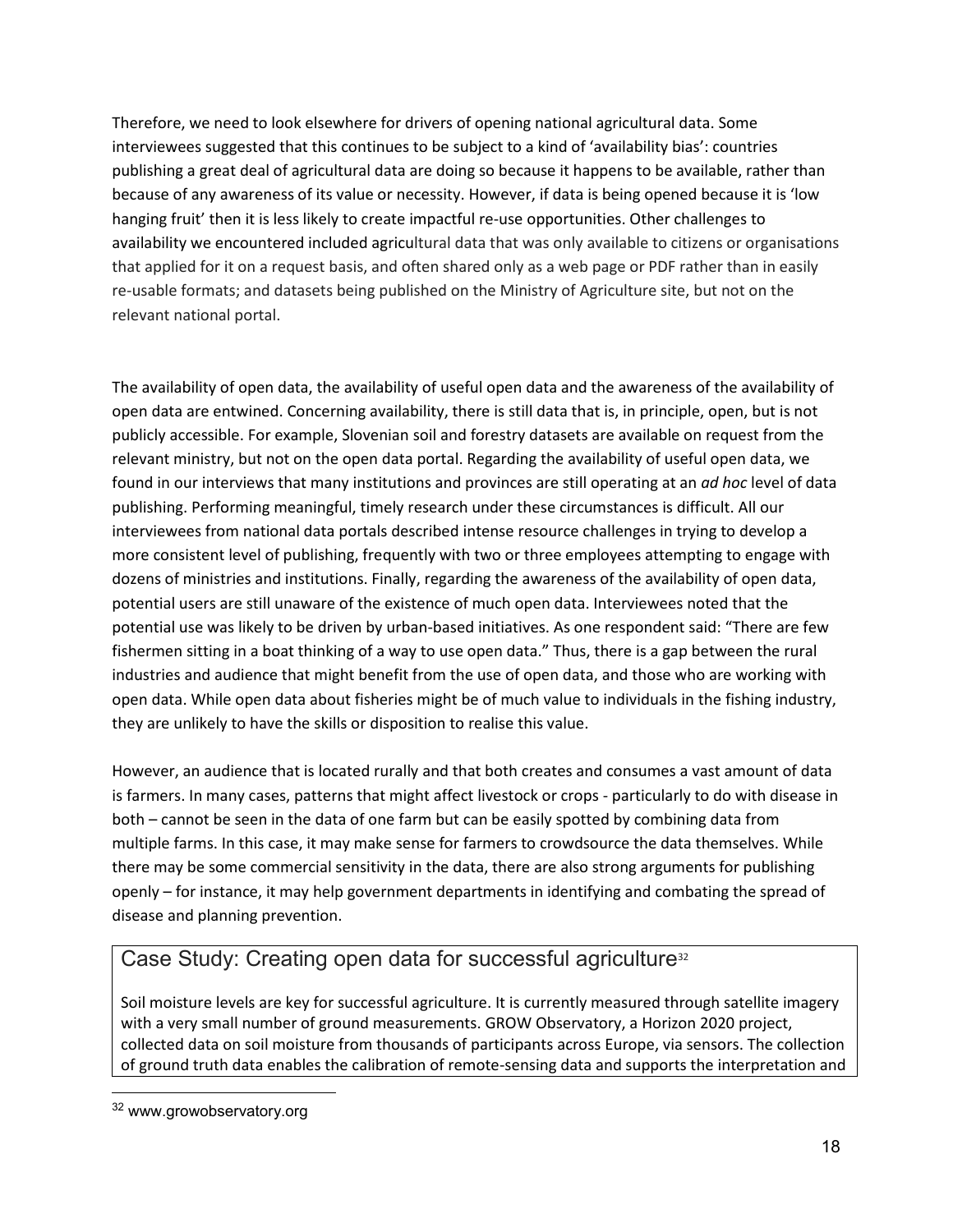analysis of what is being recorded. Small scale farmers and growers in Poland, Luxembourg, the Canaries, Greece, Croatia, Italy, the UK, Austria, Hungary and more supply soil moistures measurements that are published as open data. In return, GROW provides online training in topics such as how to run growing experiments and citizen science. The measurements also have significant impacts on scientific understanding of the role of soil moisture on several key environmental variables such as soil erosion, flood risk, or fire risk.

## <span id="page-17-0"></span>3.2.2 Open data from Fisheries

The next example illustrates a case of the non-profit organisation Global Fishing Watch (GFW) that opens fishing data with a very specific purpose, protecting fish reserves and marine life. Fishing activity and stocks have long been a fraught issue for some member states from both an environmental and an industrial point of view. In our interview with Tyler Clavelle from Global Fishing Watch it got evident that many of the old barriers to opening data  $-$  data hoarding, lack of incentives, unclear licensing  $-$  still prevail. The example is illustrated in the case study below.

# Case Study: Making open data available to protect fish reserves and marine life

Global Fishing Watch (GFW) produces maps of fishing effort and presence at very high resolution and publishes them as open data.<sup>33</sup> Europe is where most fishing effort is, and has the highest concentration of vessels, behind China. GFW collects 30 million data points per day, and distils that into downloadable datasets. Currently, the challenges of their raw data is such that it takes them a full year of processing to make the data understandable and useable. Their goal is to automate this, to make data accessible faster, while still allowing for quality control.

#### **Uses**

GFW's data has two main uses. The first is to facilitate a better understanding of where fishing occurs. The UN Food & Agriculture Organisation (FAO) oversees global fishing statistics. Countries self-report to FAO what was fished, how much, and where, largely based on estimates. GFW's data is much more fine-grained, and is therefore better scientific data for studies of marine ecosystems  $-$  a "game changer for marine research" on species distribution, fishing, bycatch, and seabirds, according to GFW.

The data is also used for monitoring, helping countries understand what happens in their waters. Previously countries could only track their own vessels, if that. GFWs data helps countries prioritise and make policy decisions about fisheries and the environment, and GFW engage often with governments who use their data for that purpose.

<sup>33</sup> https://globalfishingwatch.org/datasets-and-code/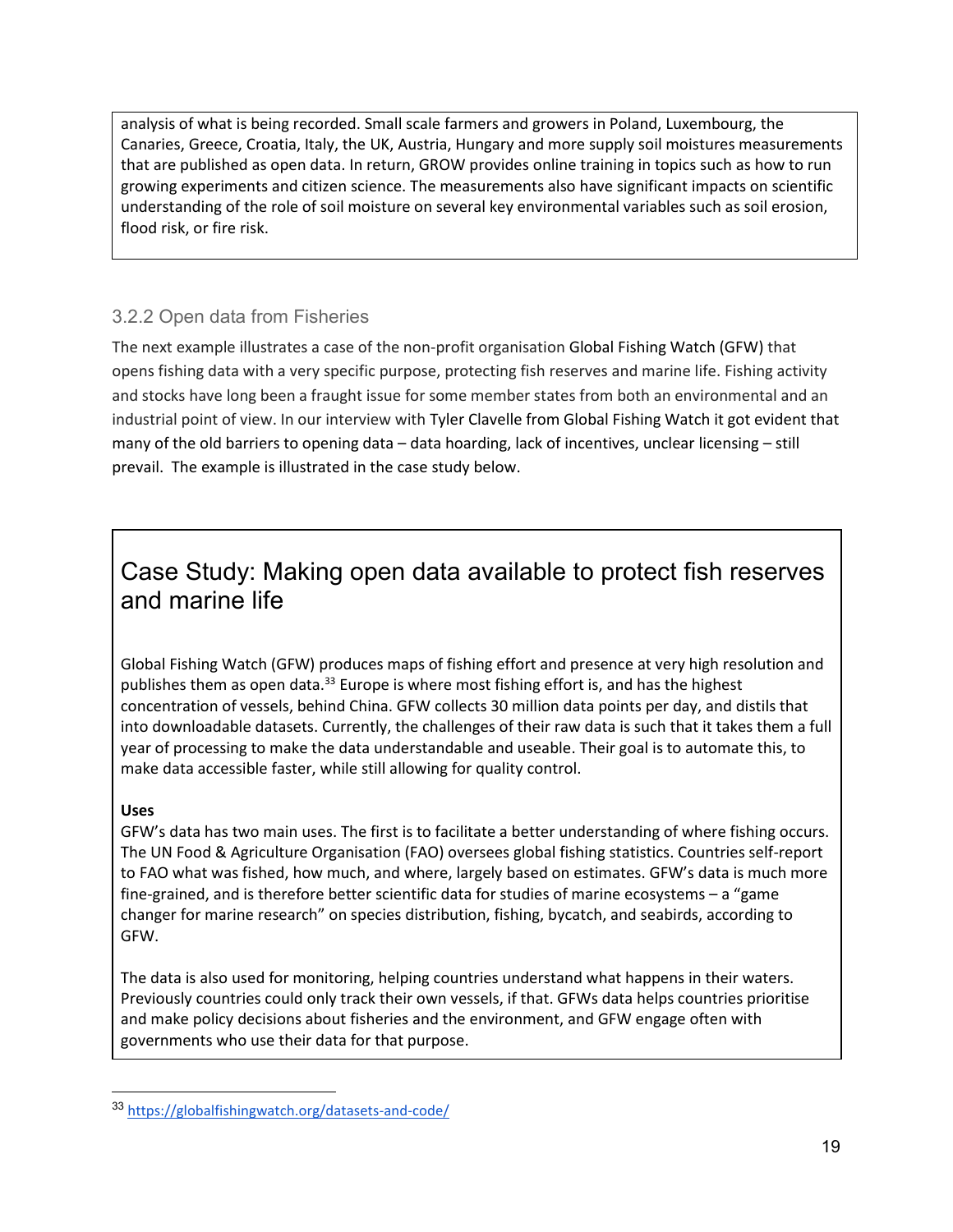Users fill in a short survey to gain access, which helps GFW collect other use cases. Examples include the positioning of transatlantic telecommunications wires.

#### **Challenges**

Even if distilled, GFW works with an immense amount of data. While they want to make as much of it available as possible, most potential users struggle to use that amount of data. It requires extensive computing resources, and they don't want to overwhelm their users, nor do they have the capacity to meet the differing needs of every potential user organisation. Therefore, they carefully balance what they publish.

As a small organisation, GFW want to engage with and encourage their users, but delivering support and training is not always practical. They mainly work with academics, governments and NGOs, not all of whom are necessarily well funded enough and / or sufficiently skilled to use the data.

Further, while their underlying automatic identification system (AIS) data is open or purchasable, it can also be politically sensitive. Although GFW's objective is not to judge the legality of fishing, users of the data may do so, for example, by combining it with local knowledge. GFW cannot therefore control the narrative of how their data gets used.

Finally, most of the tracking data for mammals or sea birds belongs to individual researchers and, despite open science initiatives, remains closed. While GFW are trying to facilitate collaboration and convene researchers around these themes, legal access and licences are further complicating this.

#### <span id="page-18-0"></span>3.2.3 Open data from Forestry

The third key rural industry sector is forestry. Reliant as we are on trees for wood, paper, and of course, oxygen, there are numerous examples of national forest organisations making forestry data available, especially in the Nordic member states. An example is illustrated in the case study below.

# Case Study: Swedish National Forest Inventory

The Swedish National Forest Inventory has the task of describing the state and changes in Sweden's forests. The information collected is used, for example, as a basis for forestry, energy and environmental policy in Sweden. Data from the Swedish National Forest Inventory is part of Sweden's official statistics.

Forest information is needed for many different purposes, including supply studies for the industry, e.g. long-term scenario analysis, operations planning, biodiversity studies and carbon sequestration for climate studies.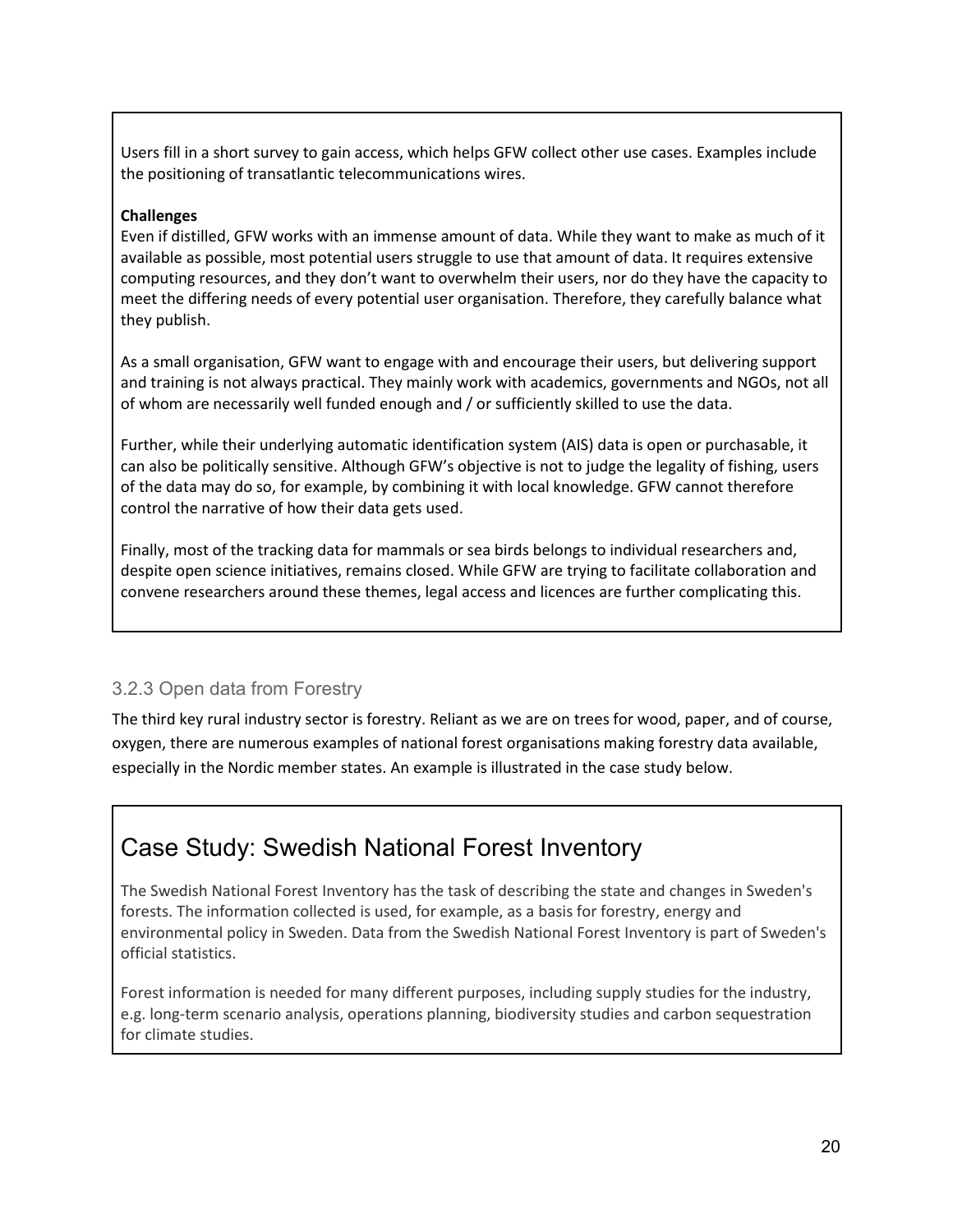They opened up their data as part of an objective to, "connect with more users of forest data as well as with users in need of forest decision support. We hope that companies will develop new products based on the data and the knowledge that we can provide to them."

Using LIDAR data from the Swedish national LIDAR scanning, and ground truth from Swedish NFI plots, forest companies have developed tools where each pixel representing 10x10m has been assigned forest attributes (height, density, volume etc.). This makes management planning in the forest so accessible that it can virtually be done on a smartphone.

# <span id="page-19-0"></span>4 Re-use and re-users of rural open data

## <span id="page-19-1"></span>4.1 Open rural population data

In the same way that scale affects the publication of data, scale affects its use. Cities are host to a greater number of data consumers (those who are actually or potentially using open data to create a product, service or insight). This has a number of effects. With fewer users actually based rurally, and city consumers based in the city, there is not enough awareness of what data there is available, and how it could be used.

Our interviewees agreed that the greatest potential of rural open data was to *impact* rural rather than have rural users. This is because the skills, knowledge and connections to ideas and innovation were most often found in urban areas with exposure to the quadruple helix of business, government, academia and citizenry. Our research shows that in Romania, overall user numbers are low, and focused on the capital and large smart cities who are working on their own open data portals. This mirrors other research on 'smart and competitive rural areas', such as that done by the European Network for Rural Development, which finds that the 'digital divide' is still a very real barrier to nonagrarian productivity rurally. 34

This, then, challenges the idea that the smart cities concept can simply be transplanted to 'smart rural'. However, certain concepts of smart cities have extended to reflect the fact that urban areas are not completely independent of the rural areas that surround them. This approach is known as 'smart regions'. Smart regions, such as Cork Smart Gateway, are focused on the city as well as the rural regions surrounding it. The term 'smart region' has also been used to discuss city clusters, without acknowledgement of the rural/urban relationship. We follow the Helsinki Smart Region definition, which states 'smart city plus smart countryside = smart region'. That this extension from the city is natural is

 <sup>34</sup> https://enrd.ec.europa.eu/enrd-thematic-work/smart-and-competitive-rural-areas/rural-businesses\_en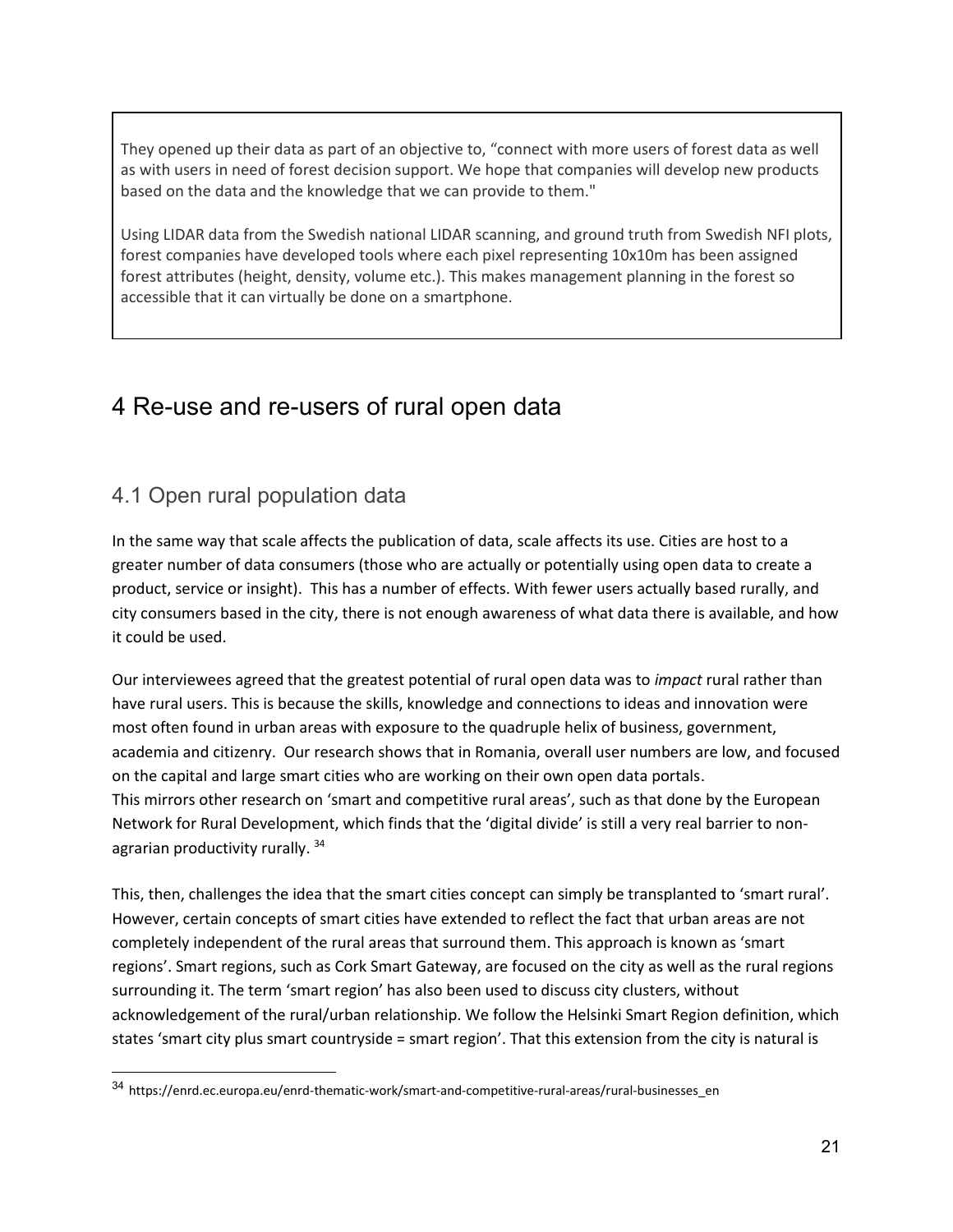exemplified by 'accidental' smart regions. For example, Smart Dublin is a smart city initiative, but covers some regional areas around Dublin as well.

Smart Atlantic Way<sup>35</sup> is a project assessing the feasibility of creating a smart region in the nine mainly rural and sparsely populated Irish counties of Cavan, Clare, Donegal, Galway, Leitrim, Mayo, Monaghan, Roscommon and Sligo. The investigators have identified 'smart community' as a key component of smart regions: allowing communities to identify their specific needs as the basis for developing initiatives in the areas of protection of vital local services (e.g. community policing), tourism, and cultural facilities, by exploiting digital and smart technologies. Giving communities the ability to publish their own data means that they are able to make their own decisions about what is said about them<sup>36</sup>.

"Knowledge creation, dissemination, and use are essential for keeping regions smart."<sup>37</sup> The issue to highlight is that there is a culture around open data that is driven by knowledge institutes, universities and governments  $-$  which are largely based in cities.

# Case Study: The role of Smart Villages in Smart Regions<sup>38</sup>

In 2018 the EU launched its action for Smart Villages. In the definition of smart villages, it states, ͞Smart means thinking beyond the village itself. Some initiatives are taking place at village level, but many involve the surrounding countryside, groups of villages, small towns and links to cities."<sup>39</sup> Sometimes, the relationship between cities and regions has sometimes been seen as a zero-sum game - what the cities gained, rural areas were thought to lose. However, the OECD finds that in nearly all of its member countries, it is the rural areas close to or accessible from cities that are the fastest growing in terms of Gross Domestic Product (GDP), productivity and population For smart villages, to succeed, it is not just a case of overcoming the urban-rural divide, but of harnessing the unique potential of each for mutual benefit.<sup>40</sup> It is also important that local actors - the metaphorical fishers in the boat mentioned above - are enabled to unlock their potential.<sup>41</sup>

In seeking to achieve the most successful outcomes smart village projects are increasingly cooperating - both with other similar rural areas and with their associated small and large population centres - to develop mutually beneficial planned territorial solutions. For example, the French government has supported a series of so-called reciprocity contracts between cities and their surrounding countryside.

 $35$  N. Ó Brolcháin, A. Ojo, L. Porwol, D. Minton, C. Barry. 2018. Examining the feasibility of a Smart Region approach in the North West Atlantic and Borders Region of Ireland. In Proceedings of the 11th International Conference on eory and Practice of Electronic Governance, Galway, Ireland, April 2018 (ICEGOV'18), 7 pages. https://doi.org/10.1145/3209415.3209512

<sup>&</sup>lt;sup>36</sup> Dix, A (2014) Open Data Islands and Communities

<sup>37</sup> https://timreview.ca/article/932

<sup>38</sup>https://enrd.ec.europa.eu/sites/enrd/files/enrd\_publications/publi-enrd-rr-26-2018-en.pdf

<sup>39</sup> https://enrd.ec.europa.eu/sites/enrd/files/enrd publications/publi-enrd-rr-26-2018-en.pdf

<sup>40</sup> https://enrd.ec.europa.eu/sites/enrd/files/enrd\_publications/publi-enrd-rr-26-2018-en.pdf

<sup>41</sup> https://europa.eu/regions-and-cities/programme/sessions/627\_en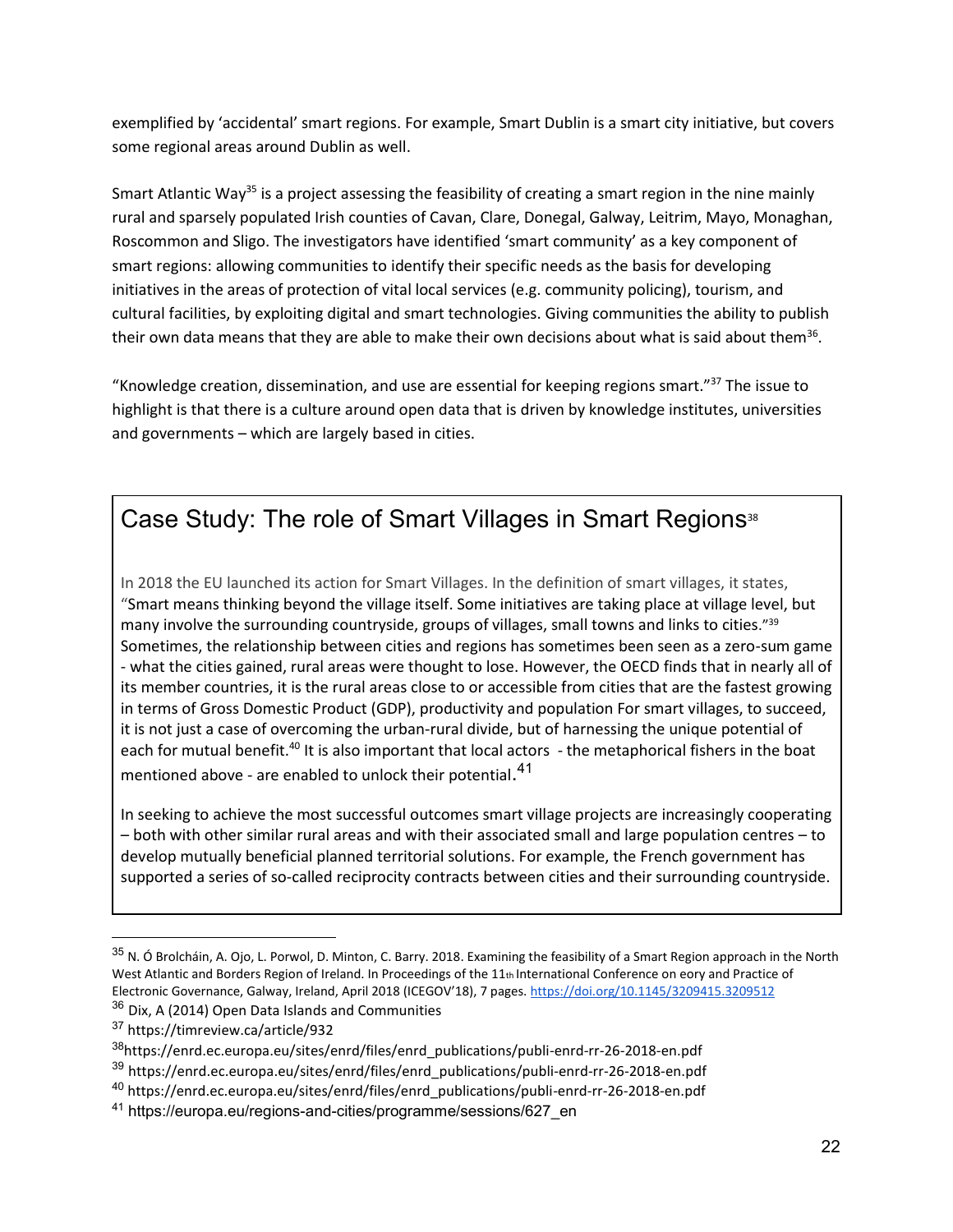in France, the City of Brest and the rural Centre Ouest Bretagne area signed a 'mutual-reciprocity contract' in 2016. In the energy sector, the Brest-Brittany contract precipitated a new wood energy cluster, which aggregated waste from rural timber to feed a biomass incinerator in the city, that fuelled public lighting. The reciprocity contract has also increased health care collaboration, addressing Center-West Brittany's risk of becoming a medical desert.

These existing infrastructures and initiatives provide a solid model for the development of collaborative data smart regions.

## <span id="page-21-0"></span>4.2 Open rural economy data

Rural economy open data use is affected by the same knowledge and skills issues as rural population data. During our interviews, we discovered national portal representatives had clear ideas for rural economy open data applications relevant to their situation. The use of agricultural data for confirming the provenance of fruit and vegetables was one such area with multiple applications.

In the case of Slovenia, the country is at a trading crossroads, neighboured by Austria, Croatia, Italy and Hungary. This makes it difficult to trace the provenance of fruit and vegetables in the market, and each year many more tons of produce are sold labelled as 'produce of Slovenia' than are actually grown<sup>42</sup>. Open data would allow interested parties to monitor which produce truly was Slovenian, and which that of their neighbours, as it the volume of produce sold in the markets could be cross-checked with the volume of produce that relevant acreage is able to produce, thus increasing the reliability of the information.

Slovenia is relatively early in its open data journey, but that does not stop it from having ambitious ideas for its use. Tracking the provenance of meat from farms to slaughterhouses to restaurants was another posited use for open data. Further lighthouse examples are illustrated in the case studies below.

# Case Study: Foodvalley for healthy and sustainable food

Netherlands-based Foodvalley is the leading agro-food centre in Europe; the top region for knowledge and innovation in healthy and sustainable food.<sup>43</sup> Foodvalley Region is a framework of cooperation involving eight municipalities with altogether 350,000 residents, and many educational institutions and businesses.

The co-ordinating group is a small organisation. They use data of all types, including open data, as a basis for advocacy. They are currently looking at livestock demands and the implications on CO2 levels. This then allows them to draw conclusions about agricultural developments, the size and

 <sup>42</sup> Interview with Alex Versic of the Slovenian National Open Data Portal, August 2019

<sup>43</sup> https://www.foodvalley.nl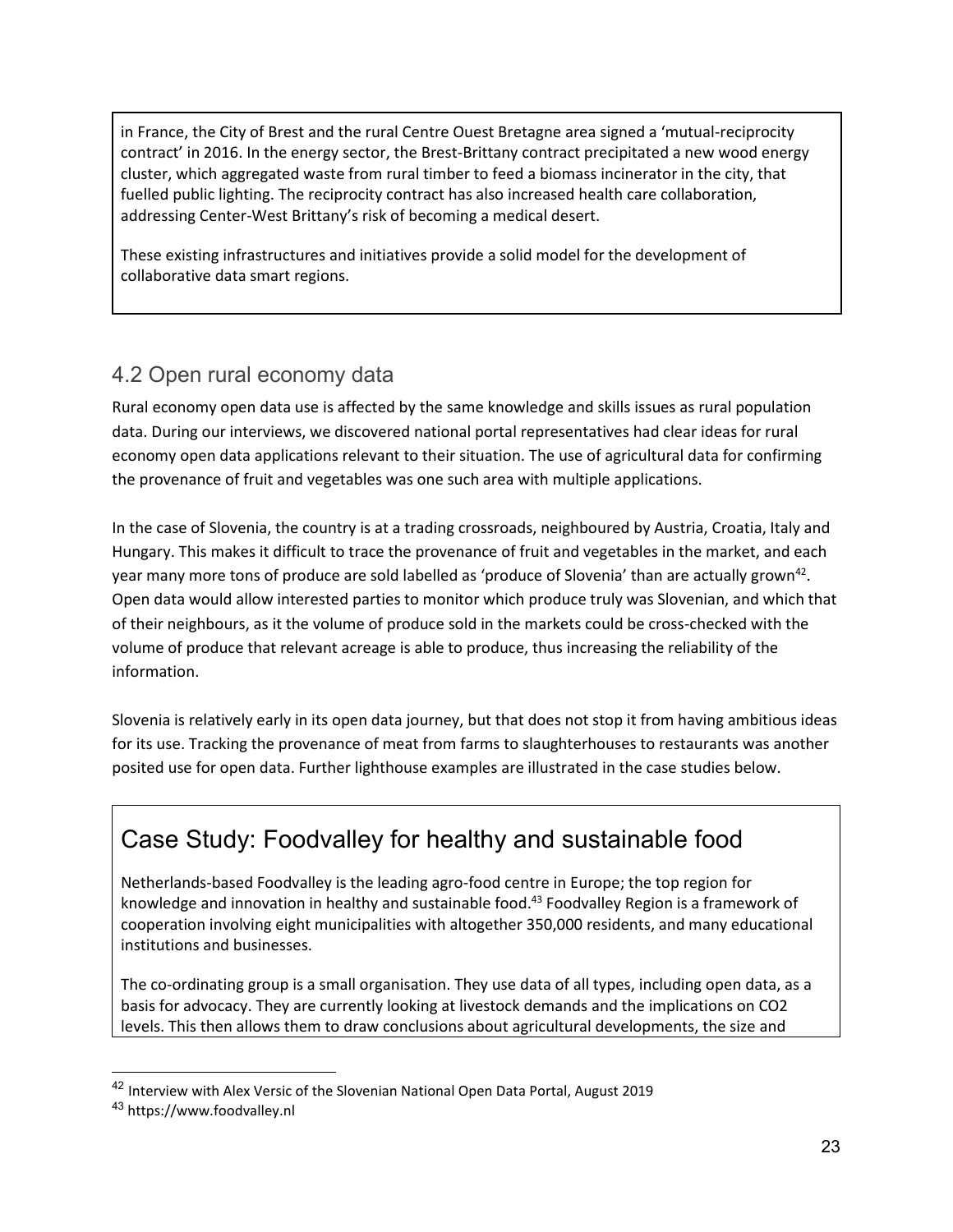number of farms, use of land, etc. They advise policy-makers based on the understanding derived from this data.

Again, while some individuals are highly skilled, as an institution and across municipalities, they report that using open rural data is not institutionalised. Across the area of the Netherlands dealt with by FoodValley, there is little consistency in the open data processes of the 8 municipalities involved.

As well as government institutions, Foodvalley uses open data of all kinds from Wageningen University. National statistical data on housing, agriculture and livestock is also easily obtainable. Much of the rural data is available on a national level, which means they find it easier to obtain than urban data, which is affected by the fact that availability differs between municipalities, with varying systems and set-ups. Occasionally provinces and municipalities will differ from official records. Bringing together data from all the municipalities to get an overview of the entire area is, therefore, extremely challenging, and sometimes involves a level of educated guessing.

# Case Study: A Slovenian open data success story

EVineyard is an app for vineyard management<sup>44</sup>. It assists vineyard owners in finding the best time to spray vines to ensure efficacy and reduce run-off, which in turn reduces costs. eVineyard is used vineyards in multiple countries around the world, from single hectares to the large producers. eVineyard mainly aggregates and enriches geospatial and soil data, but also uses open data on pesticides and weather to provide its service.

# Case study: Countryside and Communities Research Institute45

The CCRI wished to assess the level of access to information and markets in rural Britain. As a proxy, they used the average speed of the broadband connection to farm properties within each unitary authority or county. To achieve this, the open broadband data from the telecommunications regulator was joined to the Ordnance Survey postcode boundaries, and then overlaid with a spatial dataset of built-up areas from the Office for National Statistics (to remove built up areas).

Using GIS software (QGIS), the average download speeds within each county/UA were then calculated. The results of this data analysis show that (as of 2015) rural broadband speeds in the UK were generally poor with only 7 out of 49 counties/UAs achieving the minimum average download speed.

*.*

 <sup>44</sup> https://www.europeandataportal.eu/sites/default/files/slovenia\_-\_evineyard.pdf 45 http://www.ccri.ac.uk/recent-projects/mapping-rural-broadband-with-gis/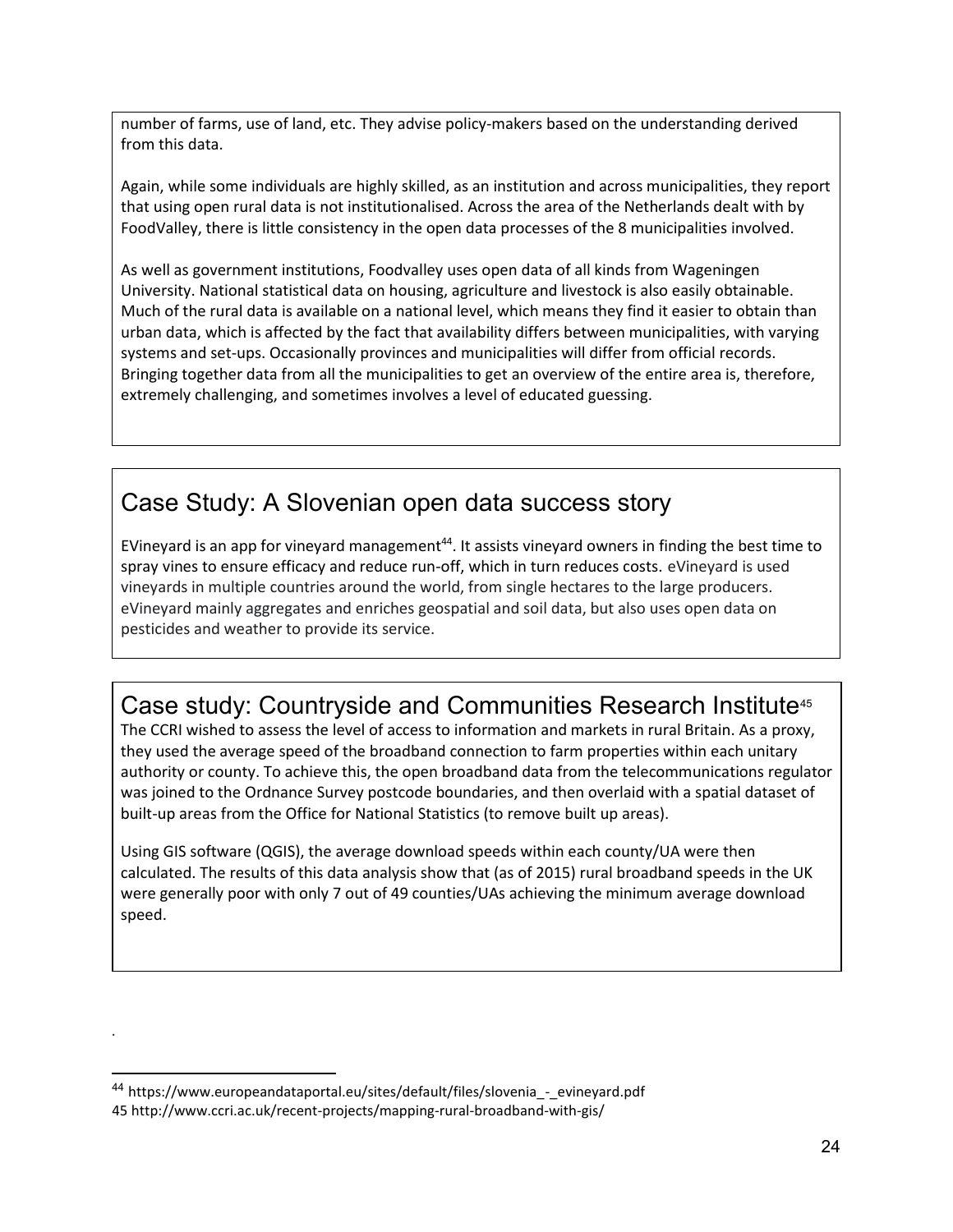# Case Study: Reducing Bureaucracy in Forestry Planning in Spain<sup>46</sup>

A pilot in the Smart Open Data project focused on forest management in Allariz and Mecida, in Galicia in North-west Spain. The stakeholders were forest owners, foresters, public administrations, seedharvesting companies and plant and seed nurseries.

The main concern for owners and foresters was knowing which species would be most suitable for a land plot, and then obtaining that particular species of seed. Species selection before the project was mostly based on experience or intuition. Public seedbeds, known as Admission Units, are controlled by the administration and could not be visualized online, so a public officer had to be contacted in order to know which seeds are accessible and where they are located.

By making the seedbed location and content (and growing information) available online, the project intended to remove intensive overheads that included substantial paperwork and almost as much footwork.

However, in all the countries we interviewed, agricultural datasets were not highly requested. The most requested datasets in Slovenia, for example, regarded vehicle licensing, public sector salaries, and building permits, with agricultural statistics on crops and the number of livestock much further down the list. There may be a number of reasons for this – one of which could plausibly be that there are fewer use-cases available to demonstrate what might be done.

The European Data Portal, for example, contains use cases from both publishers and re-users of open data. These are intended both to showcase impact of open data, but also to inspire future use.

 <sup>46</sup> Smart Open Data Project 2014

http://www.smartopendata.eu/sites/default/files/SmartOpenData\_D5.1\_Rationale%20of%20the%20Pilots.pdf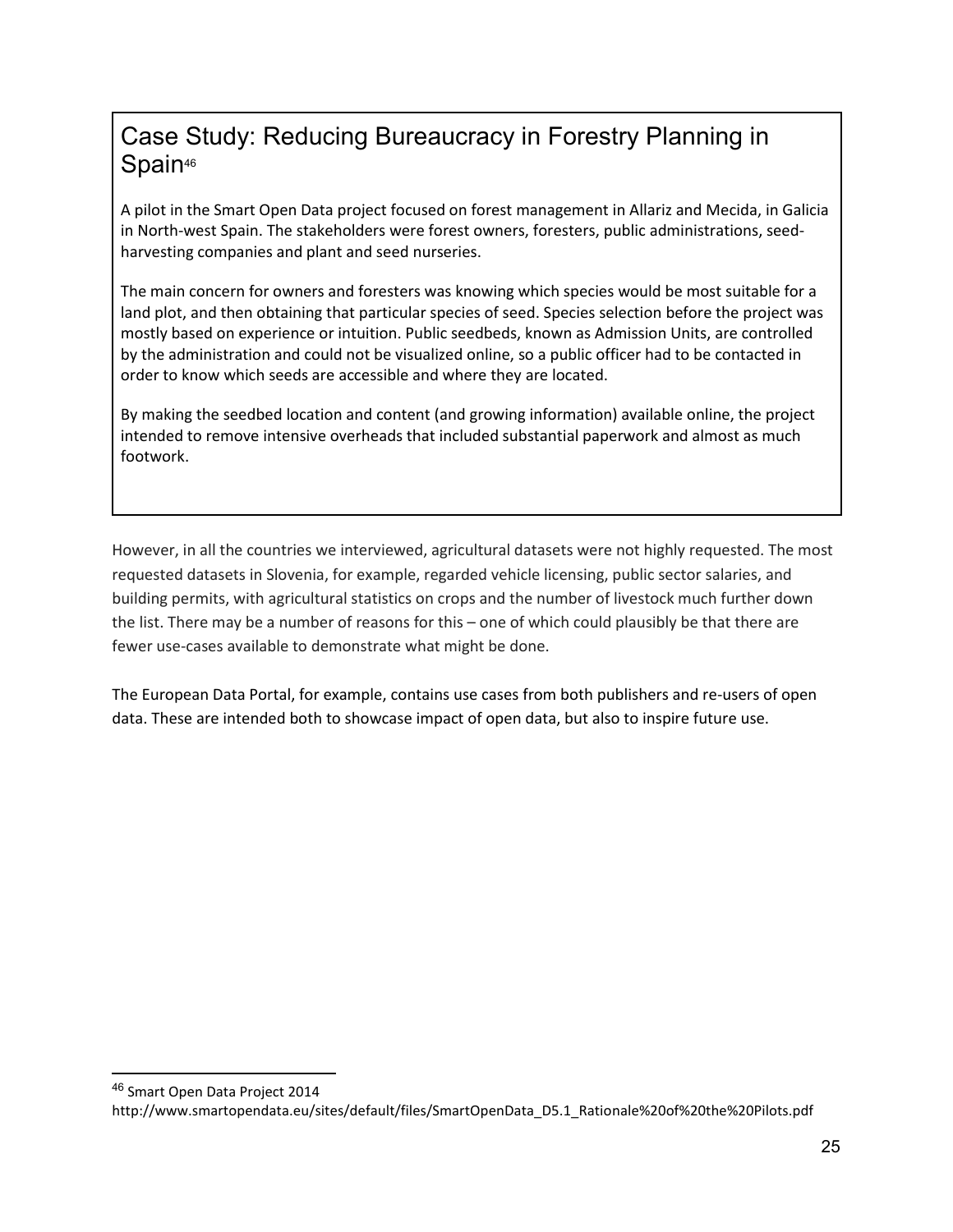

EDP use-cases comparison: Agriculture vs all other categories

Of the 548 use cases listed on the EDP only 28 are concerned with the agriculture sector, and only 21 are based in Europe.<sup>47</sup> This may be because Member States, while contributing data on the EDP, are not adding use-cases. For example, Ireland showcases two uses on their national portal, but none on the EDP. Romania or the Czech Republic do not publish any case studies on either national portals or the EDP, while Germany shares no case studies on their national portal, but one on the EDP. Most of the data open on the portal concerns agriculture, but this data is either not used extensively, or if it is used, best practice of this use is not shared in a proportionate, meaningful way.

 <sup>47</sup> Based on a search of https://www.europeandataportal.eu/en/using-data/use-cases using the sector filter 'Agriculture, Forestry and Fisheries'.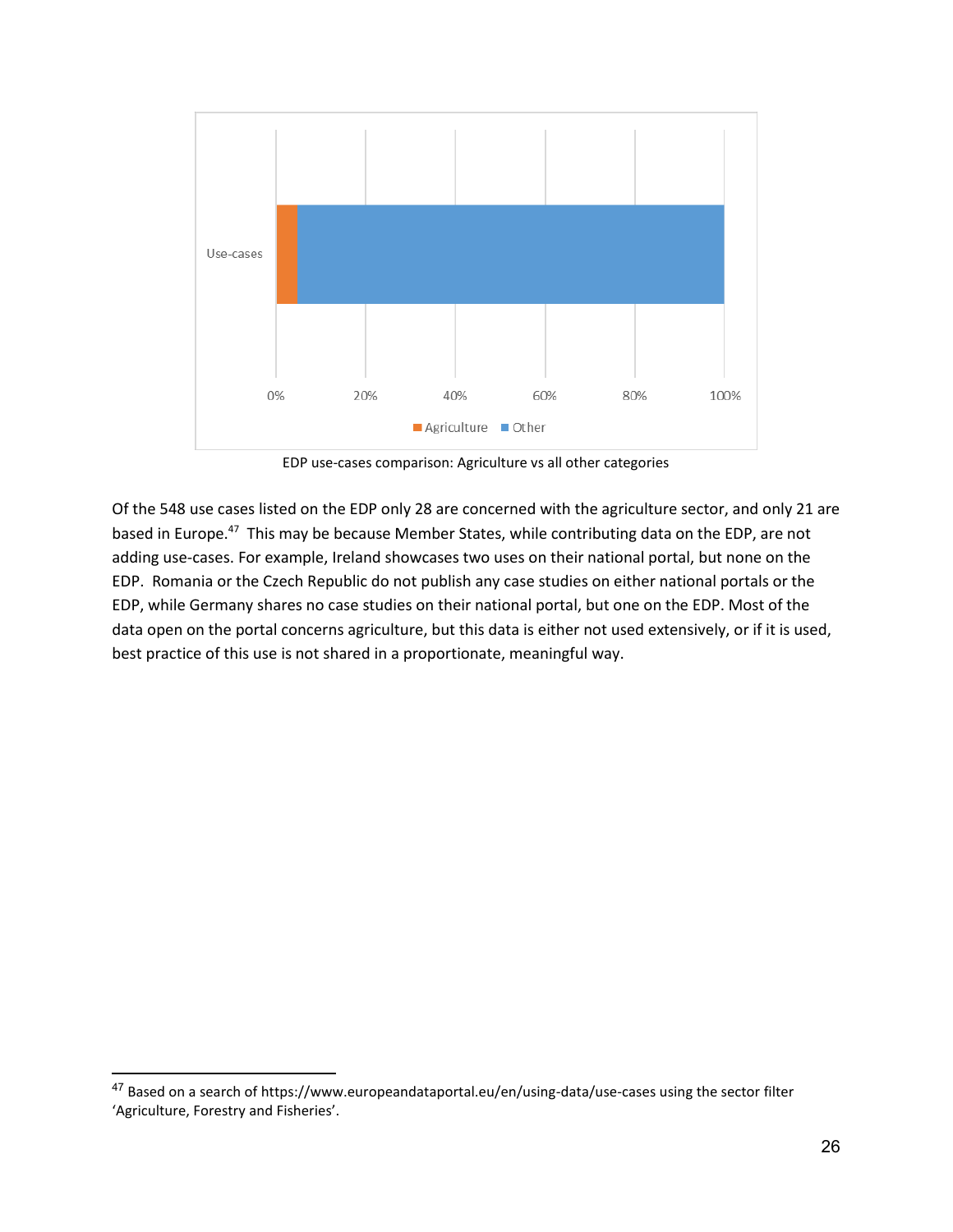# <span id="page-25-0"></span>5. Recommendations

Six key recommendations to policy makers who wish to encourage the use of data at various levels of government at the rural level emerged from our analysis of the rural open data situation:

Data Collection

- 1. Support local champions to establish and institutionalise the processes and practices of open data in rural administrations, with close relationships to urban open data groups (this may be the national portal, a nearby city portal or an activist group. This could potentially be achieved by the development of training materials and incentives for local champions to participate in this training. This will also assist with improved digitisation and standardisation both within the rural administration and across other, related regions. Bath:Hacked<sup>48</sup> is an example of a community group working with the local North-West Somerset council in this way.
- 2. Highlight the importance of the agricultural High Value Datasets to the Member States that have been identified as having a gap between their agricultural percentage of GDP and their open agricultural datasets. This could be delivered as a training workshop showing examples of the variety of agricultural data applications, and the development of a greater number of use cases following those already on the EDP.

## Data Opening

- 3. Create collaborative links with complementary data owners, including Not for Profits, NGOs, researchers and private organisations, that allow data to be opened and made available together. This could also be done via alternative models by which data can be shared, when open licensing is not an option (for instance, as exemplified by the JoinData rural data sharing platform in the Netherlands<sup>49</sup>).
- 4. Invest in understanding the key factors of smart regions that mean they are more fit for purpose than simply being smart cities with sprawling reach, in order to identify key data to open. How does the ecosystem differ? What are the challenges? How is a 'smart community', with the bespoke approach for each community this implies, successfully integrated with the larger 'smart city' concept? Helsinki Smart Region and the work on the Turino-Milano smart region are the current models to follow.

 <sup>48</sup> www.bathhacked.org

<sup>49</sup> <https://eudatasharing.eu/examples/data-sharing-agricultural-sector>